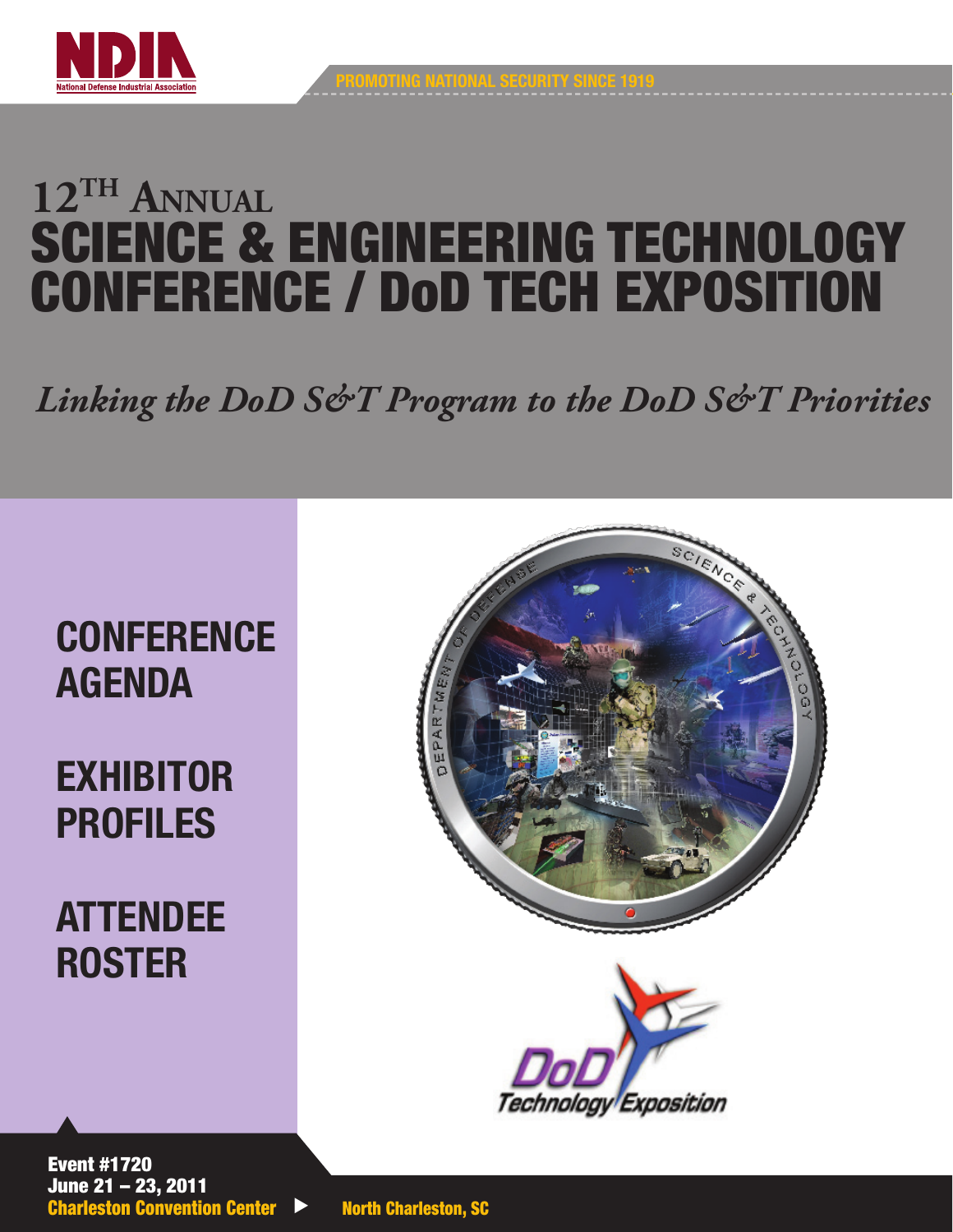

### INTRODUCTION

### LOCATION

Charleston Convention Center 5055 International Boulevard North Charleston, SC 29418

### ATTIRE

Appropriate dress for the conference is business coat & tie for civilians and Class A uniform or uniform of the day for military personnel.

### ID BADGES

During conference registration, each Attendee will be issued an identification badge. Please be prepared to present a valid picture ID. Badges must be worn at all conference functions.

### CLASSIFIED SESSION

Registered NDIA S&ET Conference Attendees are invited by OASD(R&E) and SPAWAR to attend a Classified Session held off-site. Classified Session Attendees must hold a Secret Level Clearance Classification and must have submitted and verified their clearance acceptance with the SPAWAR security office by Friday, June 10, 2011.

### PROCEEDINGS

Proceedings will be available on the web through the Defense Technical Information Center (DTIC) two weeks after the conference. All registered Attendees will receive an email notification once the proceedings are available.

### ADVERTISING

Advertise in *National Defense* magazine and increase your organization's exposure. *National Defense* will be distributed to Attendees of this event, as well as other NDIA events. For more information, contact Dino Pignotti, NDIA, at (703) 247-2541 or dpignotti@ndia.org.

### **CONTACTS**

Ms. Mary Anna Christiansen Meeting Planner, NDIA (703) 247-2596 or mchristiansen@ndia.org

Ms. Alden Davidson, CEM Associate Director of Exhibits, NDIA (703) 247-2582 or adavidson@ndia.org

### **12TH Annual S&ET Conference / DoD Tech Exposition June 21 - 23, 2011 Charleston Convention Center North Charleston, SC**

*Linking the DoD S&T Program to the DoD S&T Priorities*

The 12th Annual S&ET Conference / DoD Tech Exposition will occur on June 21 - 23, 2011, at the Charleston Convention Center, North Charleston, SC. This year's conference is dedicated to the memory of Dr. A. Louis Medin, the founding Chairman of the NDIA S&ET Division.

The 2010 Quadrennial Defense Review (QDR) identified the need for the DoD to "rebalance its policy, doctrine, and capabilities to better support 6 key missions." Success in the QDR's key mission areas is dependent on the development, integration, and timely deployment of critical core capabilities. These capabilities must align to the dynamic threat environment, evolving mission architectures, and are enabled by critical investments in science and technology.

The ASD(R&E), with the support of the Services, Agencies and Joint Staff, led studies to identify the core capabilities and enabling technologies for each of the six QDR key mission areas. These studies were completed and identified near and long-term technology investments that will be required to contribute to success in these mission areas. The DoD Science & Technology (S&T) Executive Committee considered the results of these studies, along with Service S&T priorities, and the recommendations of DoD S&T Communities of Interest and DoD Technology Focus Teams, to develop a list of 7 DoD S&T Priorities. These 7 DoD S&T Priorities were documented in a memorandum signed by the Secretary of Defense on April 19, 2011. In this memorandum, the Secretary directed that implementation roadmaps be developed for each S&T Priority to coordinate the Department's "investments in the priority areas to accelerate the development and delivery of capabilities consistent with these priorities."

Speakers from the DoD will present background information, a status update, and the technology challenges associated with each of the 7 S&T Priorities, plus technology investments the Services are making to achieve success in each of the 7 S&T Priority areas. Briefers will highlight opportunities for industry collaboration with Services and Agencies and identify technology areas in which industry may want to consider making independent (IR&D) investments. Speakers will be available in the "Speakers Corner" after each session. The conference will again, this year feature poster paper sessions with authors available for discussion and interaction on emerging concepts and technology. There will also be opportunities for industry and academia to present ideas to Service representatives in One-On-One Sessions. Sign-up sheets will be available at the Conference Registration Desk. The DoD Speakers will also be available to discuss new business opportunities.

#### **S&ET Division Chair:**

Mr. James Chew, Director, Advanced Technologies & Concepts, L-3 Communications

#### **S&ET Division Vice Chair:**

Dr. Jocelyn Seng, Research Staff, Institute for Defense Analyses, (Brigadier General, USAFR)

#### **S&ET Division Secretary:**

Mr. Michael Liggett, Director Technology Programs, Raytheon Company

#### **S&ET Conference Co-Chairs:**

Mr. Robert W. Baker, Deputy Director, Plans & Programs, OASD(R&E)<br>Dr. Preston W. "Chip" Grounds, Director Electronics, Sensors, & Networ

 Dr. Preston W. "Chip" Grounds, Director Electronics, Sensors, & Networks Research Division, Office of Naval Research

Mr. Chris Miller, Executive Director SES, SPAWAR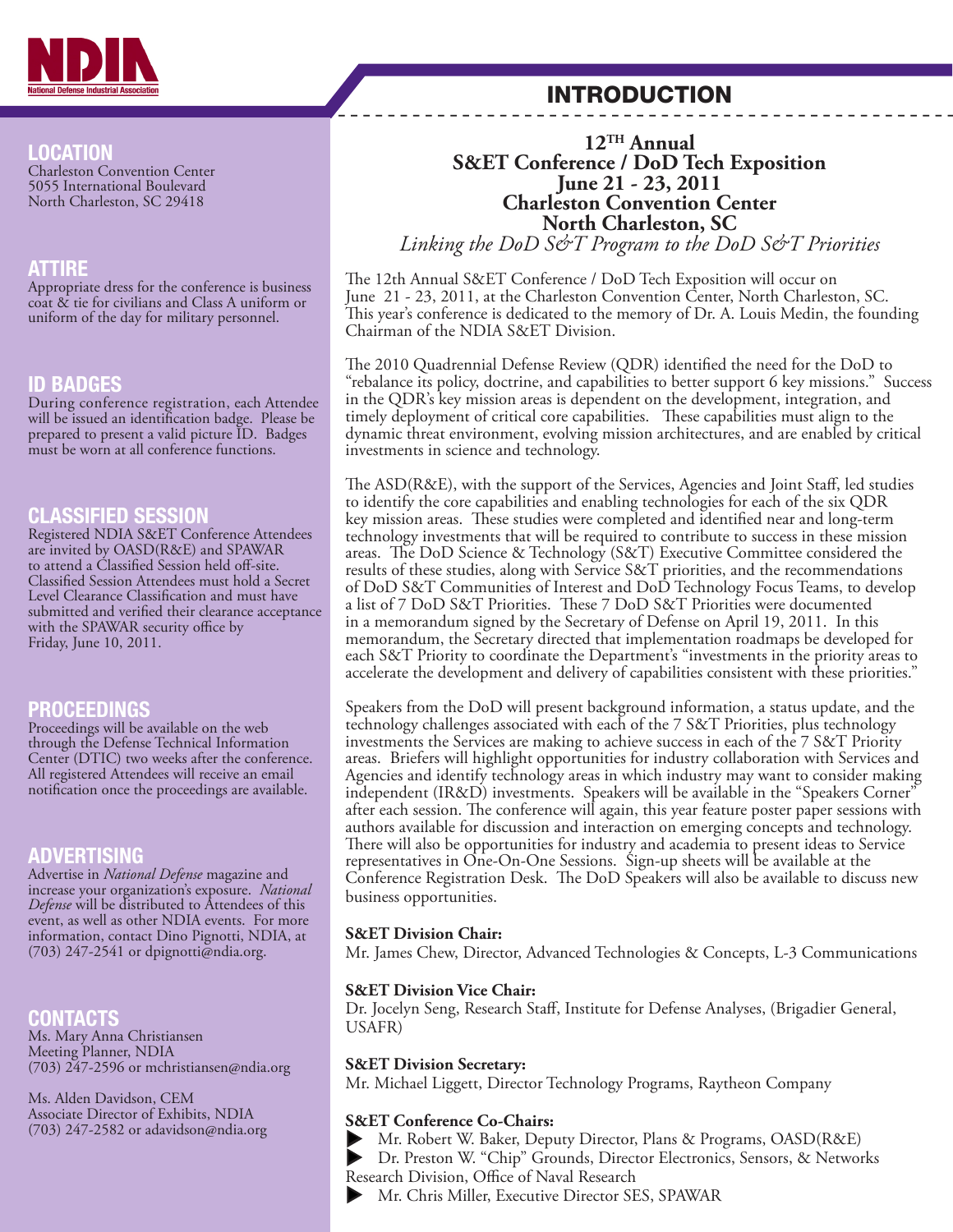#### **TUESDAY, JUNE 21, 2011**

| $7:00$ AM $-$ 6:30 PM | <b>Conference Registration</b><br>Ballroom A & B Foyer                                                                                                                                                                                                                                                                                                                                                                                                                                                                                                                                                                                                                                                                                                                                                                                                                                                                                                                                                                                                                                                                                                                                                                                                                                                                                                                                                                                                                                                                                                                                                                                                                     |  |
|-----------------------|----------------------------------------------------------------------------------------------------------------------------------------------------------------------------------------------------------------------------------------------------------------------------------------------------------------------------------------------------------------------------------------------------------------------------------------------------------------------------------------------------------------------------------------------------------------------------------------------------------------------------------------------------------------------------------------------------------------------------------------------------------------------------------------------------------------------------------------------------------------------------------------------------------------------------------------------------------------------------------------------------------------------------------------------------------------------------------------------------------------------------------------------------------------------------------------------------------------------------------------------------------------------------------------------------------------------------------------------------------------------------------------------------------------------------------------------------------------------------------------------------------------------------------------------------------------------------------------------------------------------------------------------------------------------------|--|
| $7:00$ AM $-$ 8:00 AM | <b>Continental Breakfast</b><br>Ballroom A & B Foyer                                                                                                                                                                                                                                                                                                                                                                                                                                                                                                                                                                                                                                                                                                                                                                                                                                                                                                                                                                                                                                                                                                                                                                                                                                                                                                                                                                                                                                                                                                                                                                                                                       |  |
| $8:00 AM - 8:15 AM$   | <b>Welcome Remarks</b><br>General Session - Ballroom A & B<br>Major General Barry D. Bates, USA (Ret),<br>Vice President of Operations, National Defense<br><b>Industrial Association</b><br>Mr. James Chew, Director, Advanced<br>Technologies & Concepts, L-3 Communications;<br><b>S&amp;ET Division Chair</b>                                                                                                                                                                                                                                                                                                                                                                                                                                                                                                                                                                                                                                                                                                                                                                                                                                                                                                                                                                                                                                                                                                                                                                                                                                                                                                                                                          |  |
| $8:15 AM - 9:15 AM$   | <b>Keynote Address</b><br>General Session - Ballroom A & B<br>The Honorable Zachary J. Lemnios, Assistant<br>Secretary of Defense for Research & Engineering                                                                                                                                                                                                                                                                                                                                                                                                                                                                                                                                                                                                                                                                                                                                                                                                                                                                                                                                                                                                                                                                                                                                                                                                                                                                                                                                                                                                                                                                                                               |  |
| $9:15 AM - 12:15 PM$  | FY 2012 President's Budget Request and<br><b>Opportunities for Collaboration Session</b><br>General Session - Ballroom A & B<br>In this session, we will present the Fiscal Year 2012<br>President's Budget Request for the DoD S&T<br>program. Specific programs that provide conference<br>Attendees opportunities to engage in collaborative<br>efforts with the DoD S&T community will also<br>be highlighted. Presentations will provide information<br>on technology areas of high interest to the DoD,<br>time lines, and points of contact for the submission of<br>proposals. Opportunities for both industry and<br>academia will be covered. A wide range of programs,<br>from the larger technology demonstrations funded by<br>the Joint Capability Technology Demonstration<br>program, that lead to the evaluation of military utility<br>of advanced technology by a Combatant Commander;<br>to the more focused technology development efforts<br>that are funded by the Test & Evaluation/Science<br>& Technology (T&E/S&T) program will be covered.<br>Opportunities for proposing commercial off-the-shelf<br>technology to meet current military needs will be<br>addressed by "The Rapid Fielding Directorate's<br>Portfolio of Opportunities" presentation. The session<br>will be rounded out with brief presentations by poster<br>paper Authors, highlighting the topics of poster papers<br>that will be on display.<br>Co-Chairs:<br>Dr. Raj K. Aggarwal, Managing Director,<br>Advanced Research & Technology, College of<br>Engineering, Iowa State University<br>Mr. Michael Liggett, Director Technology<br>Programs, Raytheon Corporation |  |

### ONE-ON-ONE SESSIONS

There will be the opportunity to meet with a USA, USN or USAF Representative in One-On-One Sessions. You may sign-up for your private, 15 minute One-On-One Session on-site at the Conference Registration Desk. Reservations will be on a first-come, first-served basis, and will be limited to one session with each Service.

#### ONE-ON-ONE REPRESENTATIVES **Army:**

 Mr. Thomas Haduch, Chief, Cross Command Integration, Programs & Engineering U.S. Army Research, Development and Engineering Command

 Ms. Lucy Priddy, Engineer Research & Deveoplpment Center, CoE

 Mr. Jeff Singleton, Director for Basic Research, Office of the Deputy Assistant Secretary of the U.S. Army Research & Technology

#### **Navy:**

 Mr. Craig Hughes, Deputy Director of Innovation, Office of Naval Research

 Dr. Joseph Lawrence, Director of Transition, Office of Naval Research

Dr. Kam Ng, Deputy Director of Research, Office of Naval Research

Mr. Bob Smith, Director, Technology Transition Initiatives, Office of Naval Research

 Mr. Eric Wilson, Deputy Director of Transition, Office of Naval Research **Air Force:**

 Mr. Chris Clay, Deputy Division Chief, Science and Technology Division, Office of the Deputy Assistant Secretary of the U.S. Air Force for Science, Technology, and Engineering

#### SPEAKER DONATION

In lieu of Speaker Gifts, a donation has been made to the Wounded Warrior Project. For additional information, please visit: www.woundedwarriorproject.org

### **SURVEY**

A survey will be e-mailed to you after the event. NDIA would appreciate your time in completing the survey to help make our event even more successful in the future.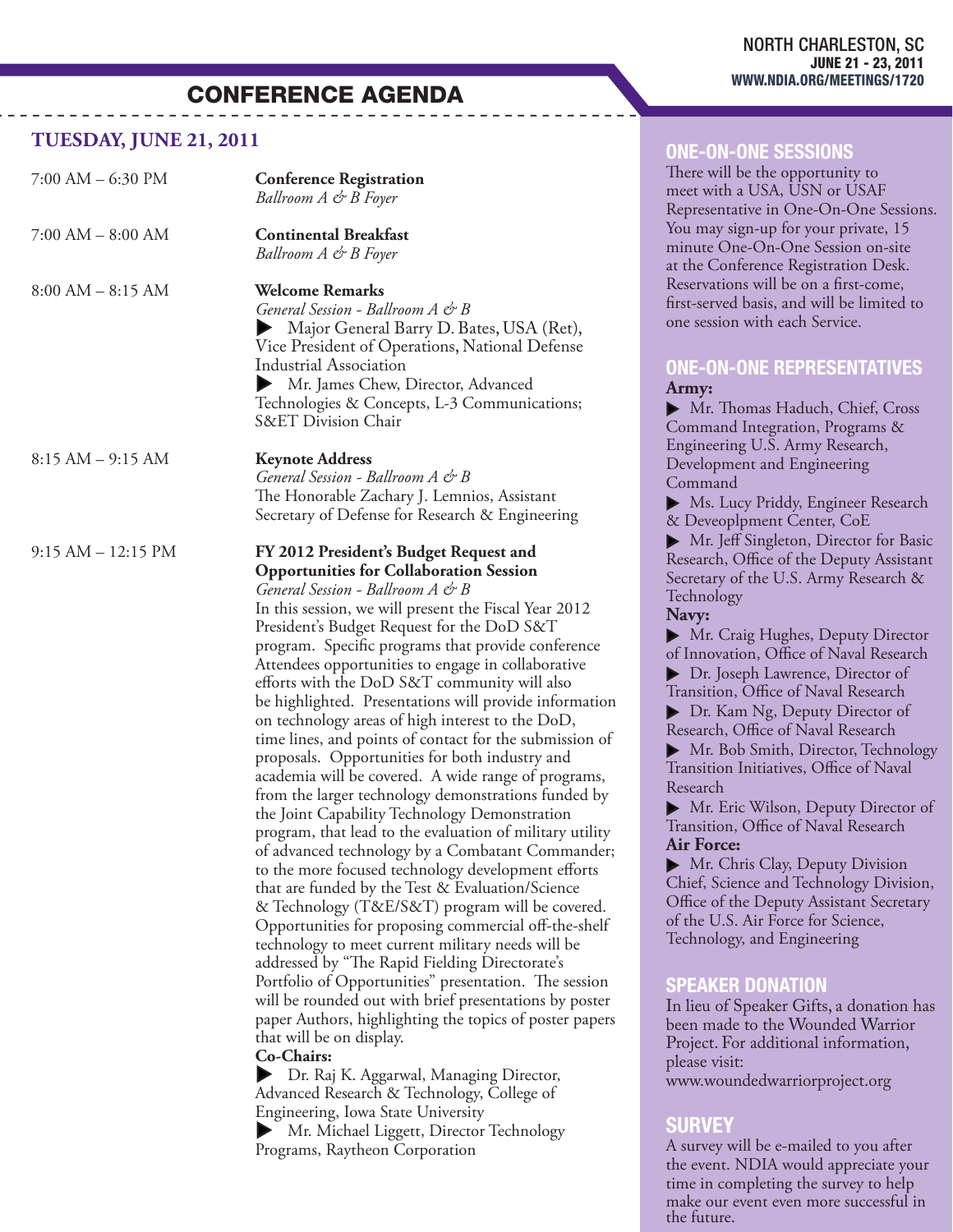|                         | <b>CONFERENCE AGENDA</b>                                                                                                                                                                                                    |
|-------------------------|-----------------------------------------------------------------------------------------------------------------------------------------------------------------------------------------------------------------------------|
| TUESDAY, JUNE 21, 2011  |                                                                                                                                                                                                                             |
| $9:15 AM - 9:45 AM$     | FY 2012 President's Budget Request for DoD S&T Program<br>Mr. Robert W. Baker, Deputy Director, Plans & Programs, OASD(R&E)                                                                                                 |
| $9:45 AM - 10:15 AM$    | <b>Networking Break</b><br>Exhibit Hall - Exhibition Hall A                                                                                                                                                                 |
| $10:15 AM - 10:45 AM$   | DoD Basic Research Program with a Focus on Academia<br>Dr. Randy Avent, Chief Scientist, Basic Science Office, OASD(R&E)                                                                                                    |
| $10:45$ AM $- 11:15$ AM | Rapid Fielding Directorate's Portfolio of Opportunities<br>Mr. Earl Wyatt, Deputy Assistant Secretary of Defense, Rapid Fielding, OASD(R&E)                                                                                 |
| $11:15 AM - 11:45 AM$   | The DoD T&E/S&T Program<br>Mr. George Rumford, T&E/S&T Program Manager, Defense Test Resource Management Center                                                                                                             |
| $11:45$ AM $- 12:15$ PM | <b>Poster Paper Author Presentations</b><br>General Session - Ballroom A & B                                                                                                                                                |
| $12:15$ PM $- 1:15$ PM  | <b>Networking Buffet Lunch</b><br>Exhibit Hall - Exhibition Hall A                                                                                                                                                          |
| $1:15$ PM $- 2:15$ PM   | <b>DARPA</b> Session<br>General Session - Ballroom A & B<br>Chair:<br>Dr. Kenneth Potocki, former Program Manager, Johns Hopkins University, Applied Physics<br>Laboratory<br><b>DARPA Science &amp; Technology Program</b> |
|                         | Dr. Kaigham (Ken) J. Gabriel, Deputy Director, Defense Advanced Research Projects Agency                                                                                                                                    |

#### 2:15 PM – 5:00 PM **DoD Science & Technology Priorities Session**

#### *General Session - Ballroom A & B*

The ASD(R&E), with the support of the Services, Agencies and Joint Staff, led studies to identify the core capabilities and enabling technologies for each of the 6 QDR key mission areas. These studies were completed and identified near and long-term technology investments that will be required to contribute to success in these mission areas. The DoD Science & Technology (S&T) Executive Committee considered the results of these studies, along with Service S&T priorities, and the recommendations of DoD S&T Communities of Interest and DoD Technology Focus Teams, to develop a list of 7 DoD S&T Priorities. These 7 DoD S&T Priorities were documented in a memorandum signed by the Secretary of Defense on April 19, 2011. In this memorandum, the Secretary directed that implementation roadmaps be developed for each S&T Priority to coordinate the Department's investments in these priority areas. In this session, team leaders responsible for developing the implementation roadmaps will provide an update on the background, status, and the identification of the technology challenges associated with 4 of the 7 DoD S&T Priorities. The remaining 3 DoD S&T Priorities (Cyber Science and Technology, Counter Weapons of Mass Destruction, and Electronic Warfare/Electronic Protection) will be presented in the Classified Session on Thursday afternoon. **Co-Chairs:** 

 Dr. Jim Wasson, Vice President, Business Development, Bennett Aerospace Dr. Al Emondi, Deputy Chief Technology Officer, SPAWAR, Atlantic

| $2:15 \text{ PM} - 2:30 \text{ PM}$ | Process Used to Develop the DoD Science & Technology Priorities   |
|-------------------------------------|-------------------------------------------------------------------|
|                                     | Mr. Robert W. Baker, Deputy Director, Plans & Programs, OASD(R&E) |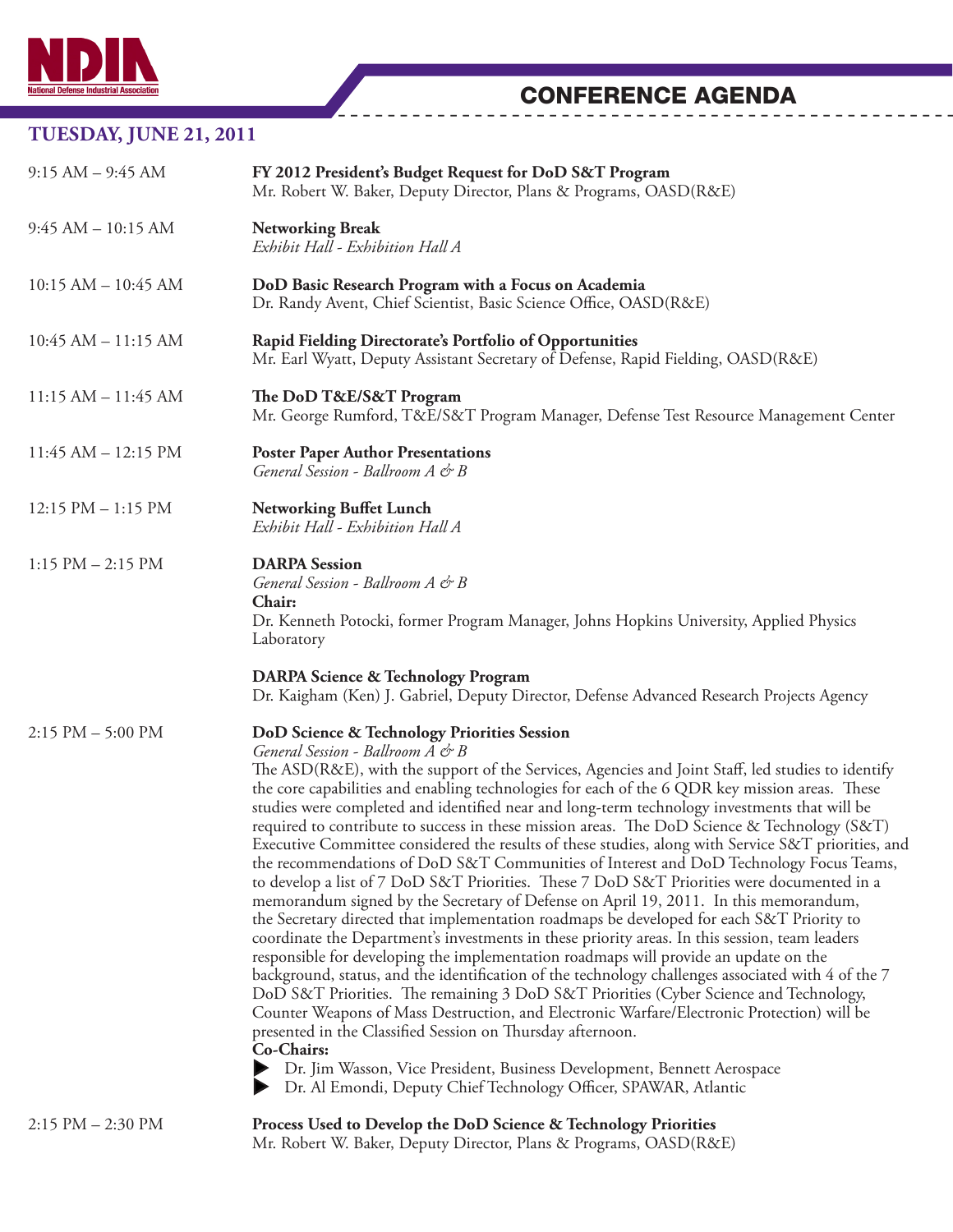### **TUESDAY, JUNE 21, 2011**

| $2:30 \text{ PM} - 2:45 \text{ PM}$ | A Message to Industry<br>Ms. Matice Wright, Principal Director, Manufacturing and Industrial Base Policy, OUSD(AT&L)       |
|-------------------------------------|----------------------------------------------------------------------------------------------------------------------------|
| $2:45$ PM $-3:15$ PM                | Data to Decisions<br>Dr. Randy Avent, Chief Scientist, Basic Science Office, OASD(R&E)                                     |
| $3:15$ PM $-3:45$ PM                | <b>Networking Break</b><br>Exhibit Hall - Exhibition Hall A                                                                |
| $3:45 \text{ PM} - 4:15 \text{ PM}$ | <b>Autonomy</b><br>Dr. Bobby Junker, Head, C4ISR Department, Office of Naval Research                                      |
| $4:15$ PM $-4:45$ PM                | <b>Human Systems</b><br>Dr. John F. Tangney, Director, Human & Bioengineered Systems Division, Office of Naval<br>Research |
| $4:45$ PM $-5:15$ PM                | <b>Engineered Resilient Systems</b><br>Dr. Randy Avent, Chief Scientist, Basic Science Office, OASD(R&E)                   |
| 5:15 PM $-$ 6:30 PM                 | Networking Reception (Hosted Wine and Beer)<br>Exhibit Hall - Exhibition Hall A                                            |

### **WEDNESDAY, JUNE 22, 2011**

| $7:00$ AM $-$ 5:00 PM | <b>Conference Registration</b><br>Ballroom A & B Foyer                                                                                                                                                                                                                                                                                                                                                                                                                                                                                                                                                                                                                                                                                                                                                                                                                                                                                                                                                                |
|-----------------------|-----------------------------------------------------------------------------------------------------------------------------------------------------------------------------------------------------------------------------------------------------------------------------------------------------------------------------------------------------------------------------------------------------------------------------------------------------------------------------------------------------------------------------------------------------------------------------------------------------------------------------------------------------------------------------------------------------------------------------------------------------------------------------------------------------------------------------------------------------------------------------------------------------------------------------------------------------------------------------------------------------------------------|
| $7:00$ AM $-7:55$ AM  | <b>Continental Breakfast</b><br>Ballroom A & B Foyer                                                                                                                                                                                                                                                                                                                                                                                                                                                                                                                                                                                                                                                                                                                                                                                                                                                                                                                                                                  |
| $7:55$ AM $-8:00$ AM  | <b>Opening Remarks</b><br>General Session - Ballroom A & B<br>Mr. James Chew, Director, Advanced Technologies & Concepts, L-3 Communications;<br><b>S&amp;ET Division Chair</b>                                                                                                                                                                                                                                                                                                                                                                                                                                                                                                                                                                                                                                                                                                                                                                                                                                       |
| $8:00 AM - 5:00PM$    | <b>Services Sessions</b><br>General Session - Ballroom A & B<br>The Military Departments play a major role in the planning and execution of the DoD S&T<br>program. The Services provide the stable long-term part of the program, focused on their Services'<br>responsibilities. The Service S&T communities are also constantly looking for opportunities<br>to achieve revolutionary breakthroughs; however, they must also maintain a range of core<br>competencies while also supporting the acquisition and logistics systems that produce and maintain<br>military equipment. Each Service has a vision of future capabilities required to support the core<br>competencies they are uniquely responsible for maintaining. In this session, Army, Navy, and Air<br>Force Representatives will provide overviews of their S&T programs. They will also present on<br>priority S&T programs in their portfolios that provide enabling technologies for core capabilities<br>and support the DoD S&T Priorities. |
| $8:00 AM - 10:00 AM$  | <b>Army Science &amp; Technology Program Session</b><br>Co-Chairs:<br>Dr. Walter F. (Rick) Morrison, Principal, Booz Allen Hamilton<br>Mr. Jeff Singleton, Director for Basic Research, Office of the Deputy Assistant Secretary of the<br>Army (Research & Technology)                                                                                                                                                                                                                                                                                                                                                                                                                                                                                                                                                                                                                                                                                                                                               |
| $8:00 AM - 9:00 AM$   | <b>Providing Technology Enabled Capabilities</b><br>Mr. Jeff Singleton, Director for Basic Research, Office of the Deputy Assistant Secretary of the<br>Army (Research & Technology)                                                                                                                                                                                                                                                                                                                                                                                                                                                                                                                                                                                                                                                                                                                                                                                                                                  |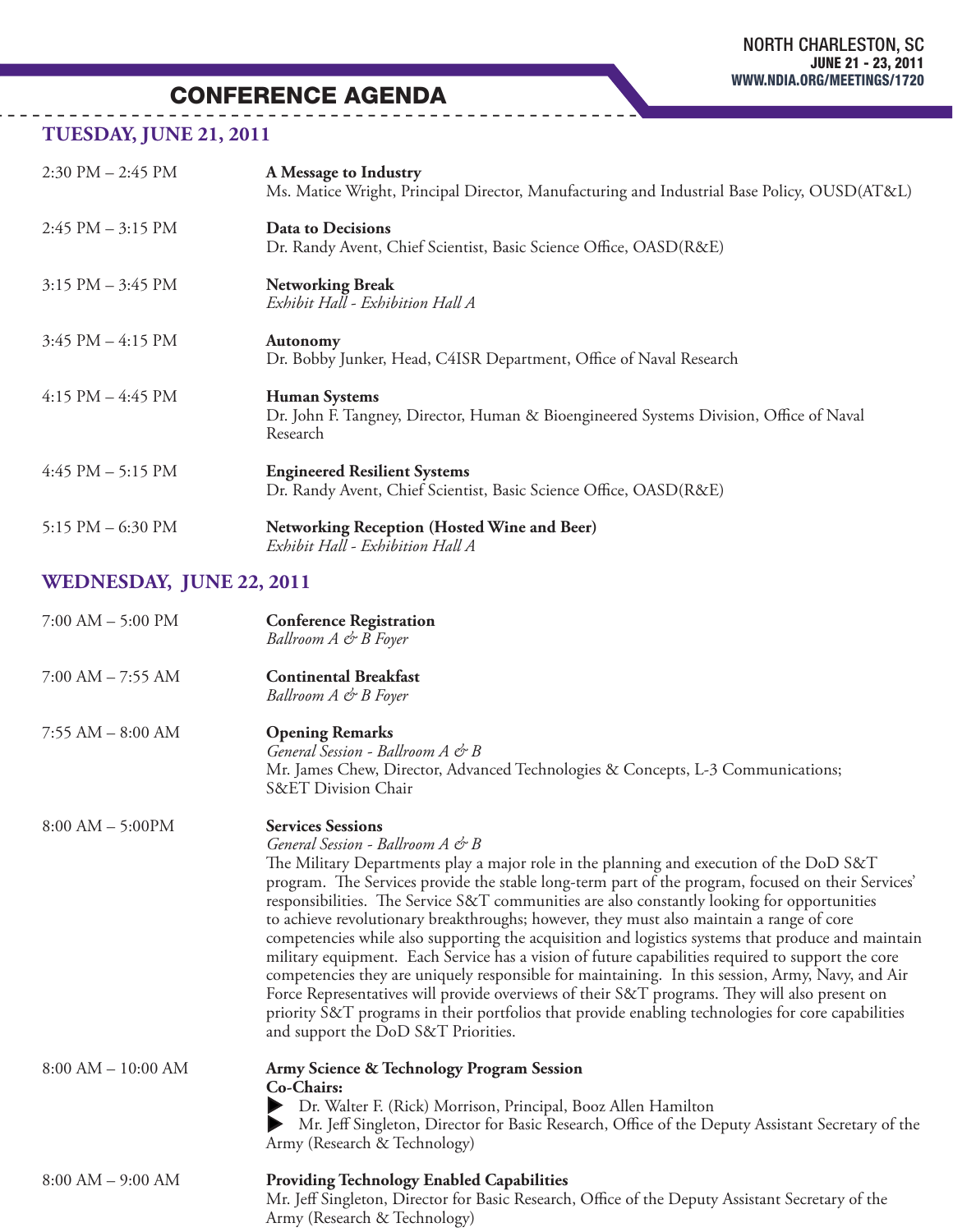

| <b>MRAP INTEGRATION</b><br><b>FACILITY TOUR*</b>                                                                                                                                                                                                                                                                                                                                                                                                                           | <b>WEDNESDAY, JUNE 22, 2011</b>                 |                                                                                                                                                                                                                                                                                                                                                                                                                                                                                                                                                           |
|----------------------------------------------------------------------------------------------------------------------------------------------------------------------------------------------------------------------------------------------------------------------------------------------------------------------------------------------------------------------------------------------------------------------------------------------------------------------------|-------------------------------------------------|-----------------------------------------------------------------------------------------------------------------------------------------------------------------------------------------------------------------------------------------------------------------------------------------------------------------------------------------------------------------------------------------------------------------------------------------------------------------------------------------------------------------------------------------------------------|
| During the conference, there will be an<br>optional MRAP Integration Facility Tour.<br>The tour will take place on Wednesday,<br>June 22 from 10:00 AM until 12:00 PM.<br>The tour will walk through the MRAP<br>Integration Facility with storyboards                                                                                                                                                                                                                     | $9:00$ AM $-$ 9:45 AM                           | <b>Providing Soldiers Strategic Technology Enablers</b><br>Dr. David Pittman, Director of the Geotechnical and<br>Structures Laboratory, U.S. Army Engineer Research<br>& Development Center, U.S. Army Corps of<br>Engineers                                                                                                                                                                                                                                                                                                                             |
| describing their processes and success<br>stories. There are 50 vehicles in the facility<br>for integration of electronic systems. To<br>attend the tour, one must have already<br>submitted a visit request. If you submitted<br>a visit request for the Classified Session,<br>you do not need to send another visit<br>request. Tour attendance will be awarded<br>on a first-come, first-served basis. To sign-<br>up, please see the Conference Registration<br>Desk. | $9:45 AM - 10:00 AM$                            | <b>Question and Answer Session</b><br>Moderator: Dr. Walter F. (Rick) Morrison, Principal,<br>Booz Allen Hamilton<br>Dr. Marilyn M. Freeman, Deputy Assistant<br>Secretary of the Army (Research & Technology)<br>Dr. David Pittman, Director of the Geotechnical<br>and Structures Laboratory, U.S. Army Engineer<br>Research & Development Center, U.S. Army Corps<br>of Engineers                                                                                                                                                                      |
| $\blacktriangleright$ The Tour is limited to the first 50<br>Attendees who sign-up at the Conference                                                                                                                                                                                                                                                                                                                                                                       | $10:00$ AM $- 12:00$ PM<br>(Optional MRAP Tour) | <b>MRAP Integration Facility Tour*</b><br>Off-site Location (See left column for details)                                                                                                                                                                                                                                                                                                                                                                                                                                                                 |
| <b>Registration Desk</b><br>Prior submittal of visit request<br>required to participate                                                                                                                                                                                                                                                                                                                                                                                    | $10:00$ AM $- 10:30$ AM                         | <b>Networking Break</b><br>Exhibit Hall - Exhibition Hall A                                                                                                                                                                                                                                                                                                                                                                                                                                                                                               |
| Transportation will be provided<br><b>WEDNESDAY, JUNE 22, 2011</b><br>10:00 AM<br>Depart Charleston Convention Center;<br>En route to MRAP Integration Facility<br>10:30 AM<br><b>MRAP</b> Integration Facility Tour<br>11:30 AM<br>Depart MRAP Integration Facility;<br>En route to Charleston Convention                                                                                                                                                                 | 10:30 AM - 12:30 PM                             | The Naval Science & Technology Program Session<br>General Session - Ballroom A & B<br>Co-Chairs:<br>Mr. Dennis L. Ryan, III, Science &<br>▶<br>Technology Planning Director, Johns Hopkins<br>University, Applied Physics Laboratory<br>Dr. Joseph Lawrence, III, Director of Transition,<br>Office of Naval Research<br>Mr. E. Terrence Dailey, Director for Transition,<br>Carnegie Mellon University, Software Engineering<br>Institute                                                                                                                |
| Center<br><b>QUESTIONS</b><br>Please contact Mr. James Polk at:<br>james.polk@navy.mil or (843)218-5699                                                                                                                                                                                                                                                                                                                                                                    | $10:30$ AM $- 11:15$ AM                         | Overview of Naval Science, Technology, and<br>Engineering<br>Dr. Joseph Lawrence, III, Director of Transition,<br>Office of Naval Researc                                                                                                                                                                                                                                                                                                                                                                                                                 |
| with questions or concerns regarding the<br>MRAP Integration Facility Tour.<br>EXCITING STUDENTS<br>FOSTERING INNOVATION                                                                                                                                                                                                                                                                                                                                                   | $11:15 AM - 12:30 PM$                           | Discussion on Navy and Marine Corps Technology<br><b>Needs</b><br>Moderator: Dr. Joseph Lawrence, III, Director of<br>Transition, Office of Naval Research<br>Mr. Rob Wolborsky, Chief Technology<br>Officer (CTO), SPAWAR<br>Mr. Michael Bosworth, Acting Chief Technology<br>Officer, Naval Sea Systems Command<br>Ms. Rebecca Ahne, Deputy Chief Technology<br>Officer, Naval Aviation Enterprise<br>Mr. James H. Smerchansky, Deputy Commander<br>Systems Engineering, Interoperability, Architectures,<br>& Technology, Marine Corps Systems Command |

12:30 PM – 1:30 PM **Networking Buffet Lunch**

Science | Technology | Engineering | Mathematics

*Exhibit Hall - Exhibition Hall A*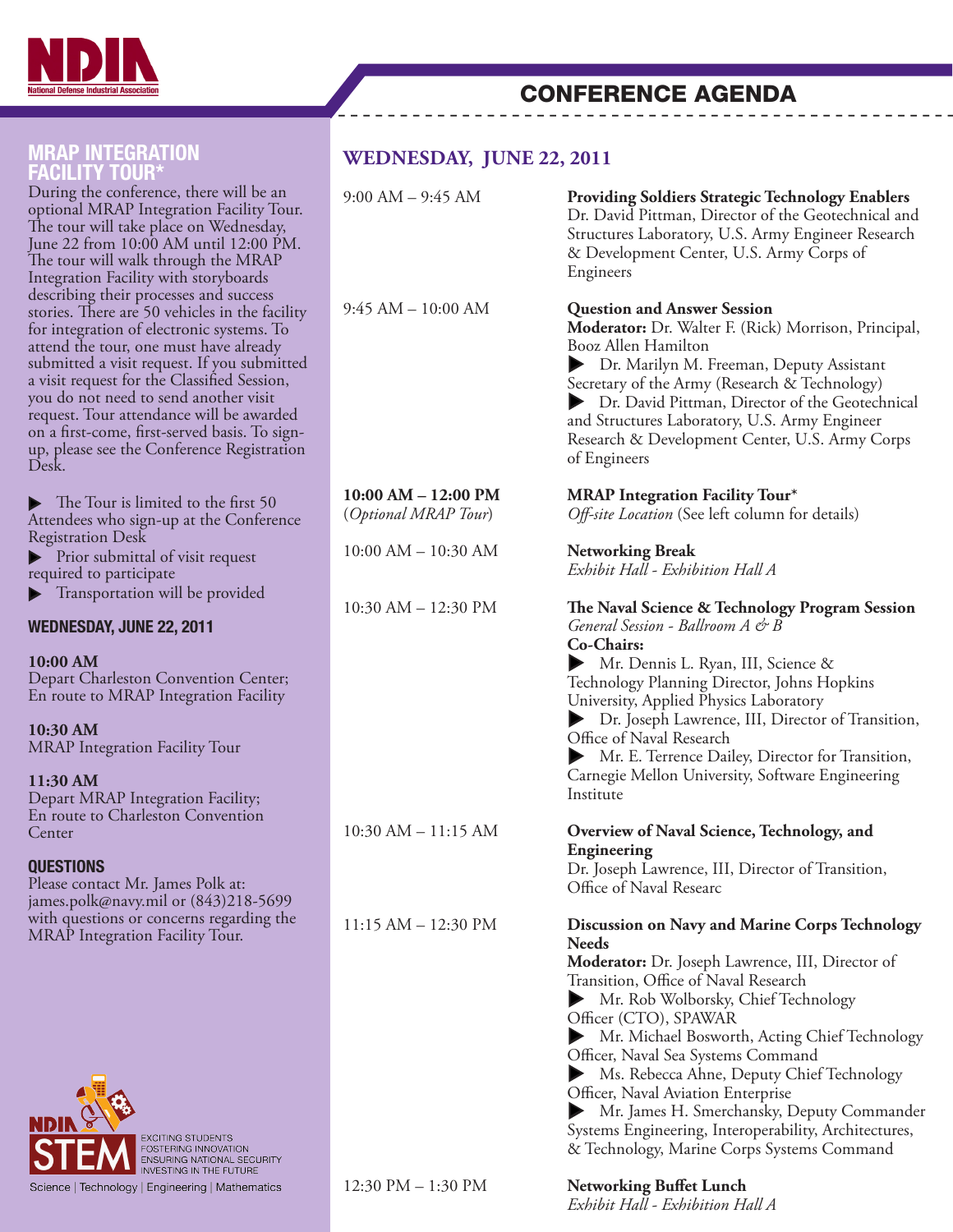### **WEDNESDAY, JUNE 22, 2011**

| 1:30 PM $-$ 5:00 PM   | Air Force Science & Technology Program Session<br>General Session - Ballroom A & B<br>Co-Chairs:<br>Mr. Michael C. Dudzik, Vice President, Science & Technology, Lockheed Martin    |  |
|-----------------------|-------------------------------------------------------------------------------------------------------------------------------------------------------------------------------------|--|
|                       | Mr. Chris Clay, Deputy Division Chief, Science & Technology Division, Office of the<br>Deputy Assistant Secretary of the U.S. Air Force for Science, Technology, and Engineering    |  |
| $1:30$ PM $- 2:15$ PM | Overview of Air Force Science, Technology, and Engineering<br>Colonel Mark Koch, USAF, Associate Deputy Assistant Secretary of the Air Force (Science,<br>Technology & Engineering) |  |
| $2:15$ PM $- 2:45$ PM | High Velocity Penetrating Weapon (HVPW)<br>Mr. Ron Taylor, Munitions Directorate, U.S. Air Force Research Laboratory                                                                |  |
| $2:45$ PM $-3:30$ PM  | Networking Break - Last Chance to Observe Exhibits and Poster Papers<br>Exhibit Hall - Exhibition Hall A                                                                            |  |
| 3:30 PM $-$ 4:00 PM   | <b>Responsive Reusable Booster for Space Access</b><br>Mr. Bruce Thieman, Air Vehicles Directorate, U.S. Air Force Research Laboratory                                              |  |
| $4:00$ PM $- 4:30$ PM | <b>Precision Airdrop</b><br>Dr. Keith Bowman, Air Vehicles Directorate, U.S. Air Force Research Laboratory                                                                          |  |
| $4:30$ PM $- 5:00$ PM | <b>IR&amp;D Linkage to Service Core Functions</b><br>Dr. James Malas, Plans & Programs Directorate, U.S. Air Force Research Laboratory                                              |  |
| 5:00 PM               | <b>Adjourn for the Day</b>                                                                                                                                                          |  |

### **THURSDAY, JUNE 23, 2011**

| $7:00$ AM $- 12:00$ PM | <b>Conference Registration</b><br>Ballroom A & B Foyer                                                                                                                                                                                                                                                                                                                                                                                                                                                                                                                                                                                                                                                                                                                                                                                                                                                                                                           |
|------------------------|------------------------------------------------------------------------------------------------------------------------------------------------------------------------------------------------------------------------------------------------------------------------------------------------------------------------------------------------------------------------------------------------------------------------------------------------------------------------------------------------------------------------------------------------------------------------------------------------------------------------------------------------------------------------------------------------------------------------------------------------------------------------------------------------------------------------------------------------------------------------------------------------------------------------------------------------------------------|
| $7:00$ AM $-7:55$ AM   | <b>Continental Breakfast</b><br>Ballroom A & B Foyer                                                                                                                                                                                                                                                                                                                                                                                                                                                                                                                                                                                                                                                                                                                                                                                                                                                                                                             |
| $7:55$ AM $-8:00$ AM   | <b>Opening Remarks</b><br>General Session - Ballroom A & B<br>Mr. James Chew, Director, Advanced Technologies & Concepts, L-3 Communications; S&ET<br>Division Chair                                                                                                                                                                                                                                                                                                                                                                                                                                                                                                                                                                                                                                                                                                                                                                                             |
| $8:00 AM - 12:00 PM$   | <b>Capabilities Needed by the Combatant Commanders Session</b><br>General Session - Ballroom A & B<br>Meeting the capability needs of the warfighter is the most important goal of the DoD Science &<br>Technology program. Establishing strong communications between the warfighter and the<br>researcher is essential for understanding these capability needs. Warfighters traditionally<br>communicate their needs in terms of capability gaps. The DoD S&T community must be able to<br>address those gaps in S&T projects and demonstrate how enabling technology can effectively fill<br>these capability gaps. In this session, representatives of U.S. Combatant Commanders will describe<br>what new operational capabilities would make a big difference in their ability to conduct military<br>operations in their areas of responsibility.<br><b>Co-Chairs:</b><br>Mr. James Chew, Director, Advanced Technologies & Concepts, L-3 Communications |

Dr. Joseph Lawrence, III, Director of Transition, Office of Naval Research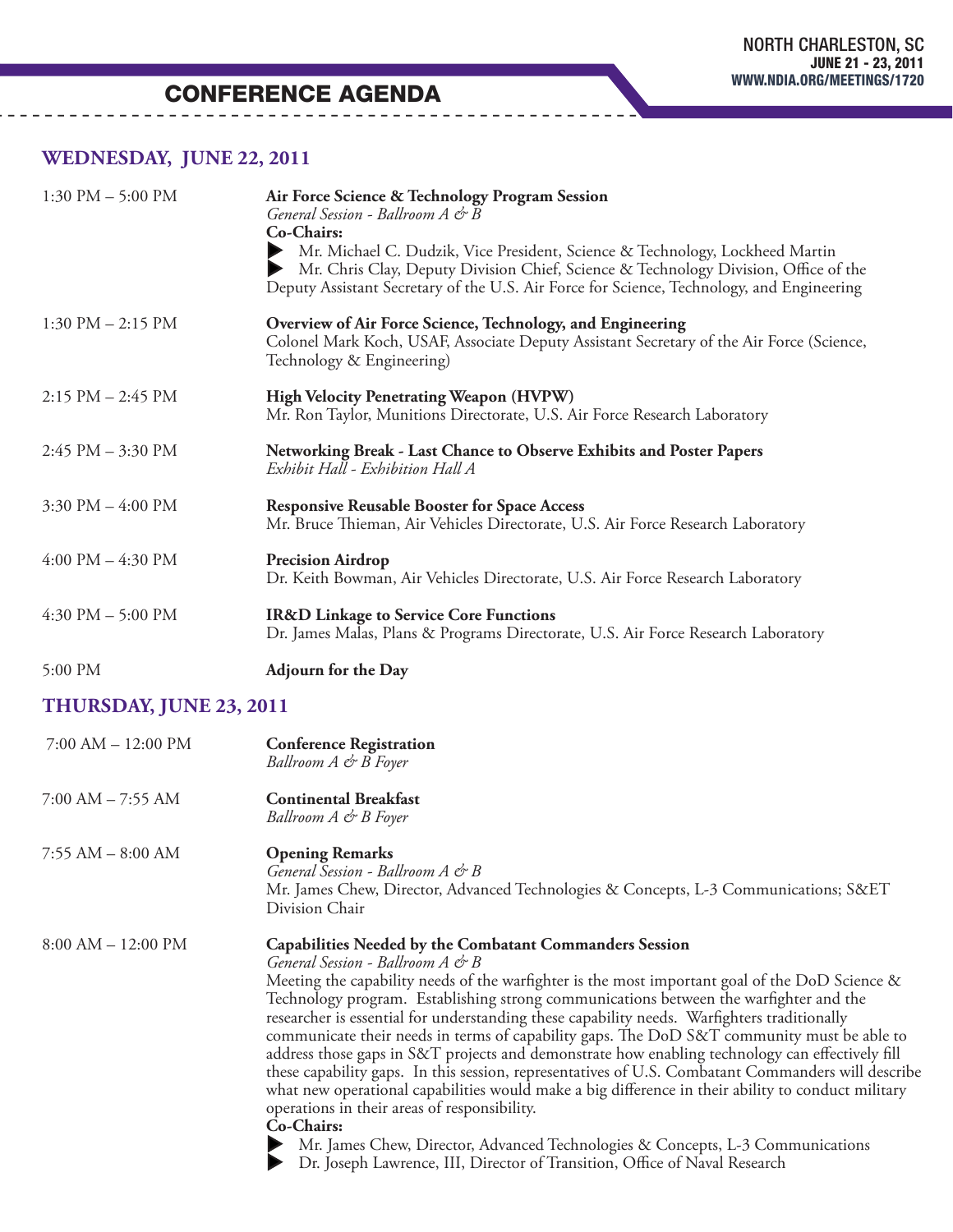

### **THURSDAY, JUNE 23, 2011**

| How Capabilities are Developed and Delivered to the Combatant Commanders<br>Mr. Robert W. Baker, Deputy Director, Plans & Programs, OASD(R&E)                                                                                                   |  |
|-------------------------------------------------------------------------------------------------------------------------------------------------------------------------------------------------------------------------------------------------|--|
| <b>USCENTCOM</b><br>Mr. Eric A. Follstad, Chief, Transformation & Concept Development, USCENTCOM                                                                                                                                                |  |
| <b>USSOCOM</b><br>Ms. Lisa Sanders, Deputy Director Science & Technology, USSOCOM                                                                                                                                                               |  |
| <b>USPACOM</b><br>Mr. Ken Bruner, Science Advisor, USPACOM                                                                                                                                                                                      |  |
| <b>USSOUTHCOM</b><br>Mr. Ricky Stuart, Technology Manager, USSOUTHCOM                                                                                                                                                                           |  |
| <b>Networking Break</b><br>Ballroom A & B Foyer                                                                                                                                                                                                 |  |
| <b>USTRANSCOM</b><br>Mr. Lou Bernstein, Chief, Future Capabilities & Technology, USTRANSCOM                                                                                                                                                     |  |
| <b>USSTRATCOM</b><br>Mr. Dave Tyner, Science & Technology Advisor, USSTRATCOM                                                                                                                                                                   |  |
| <b>USAFRICOM</b><br>Mr. Mike Owens, Science & Technology Advisor, USAFRICOM                                                                                                                                                                     |  |
| <b>USNORTHCOM</b><br>Dr. Susanne Wirwille, Director, Science & Technology, NORAD and USNORTHCOM                                                                                                                                                 |  |
| <b>USEUCOM</b><br>Mr. Stephen L. Spehn, Deputy Science Advisor, USEUCOM                                                                                                                                                                         |  |
| <b>Best Poster Winner Announcement and Closing Remarks</b><br>• Mr. James Chew, Director, Advanced Technologies & Concepts, L-3 Communications; S&ET<br>Division Chair<br>• Mr. Michael Liggett, Director Technology Programs, Raytheon Company |  |
| <b>Conference Adjourned and Boxed Lunch Served</b>                                                                                                                                                                                              |  |
|                                                                                                                                                                                                                                                 |  |

### Classified Session Badge Pick-Up Desk Hours

**Do not forget to pick-up your Classified Session Badge! All Classified Session Attendees must have <sup>a</sup> conference badge, a classified badge and <sup>a</sup> valid photo id to attend the session.** 

| WEDNESDAY, JUNE 22, 2011            |
|-------------------------------------|
| $7:00 AM - 8:00 AM$                 |
| $10:00$ AM $- 10:30$ AM             |
| $3:30 \text{ PM} - 4:00 \text{ PM}$ |
|                                     |

**THURSDAY, JUNE 23, 2011** 7:00 AM – 8:00 AM 9:30 AM – 10:10 AM 12:10 PM – 12:45 PM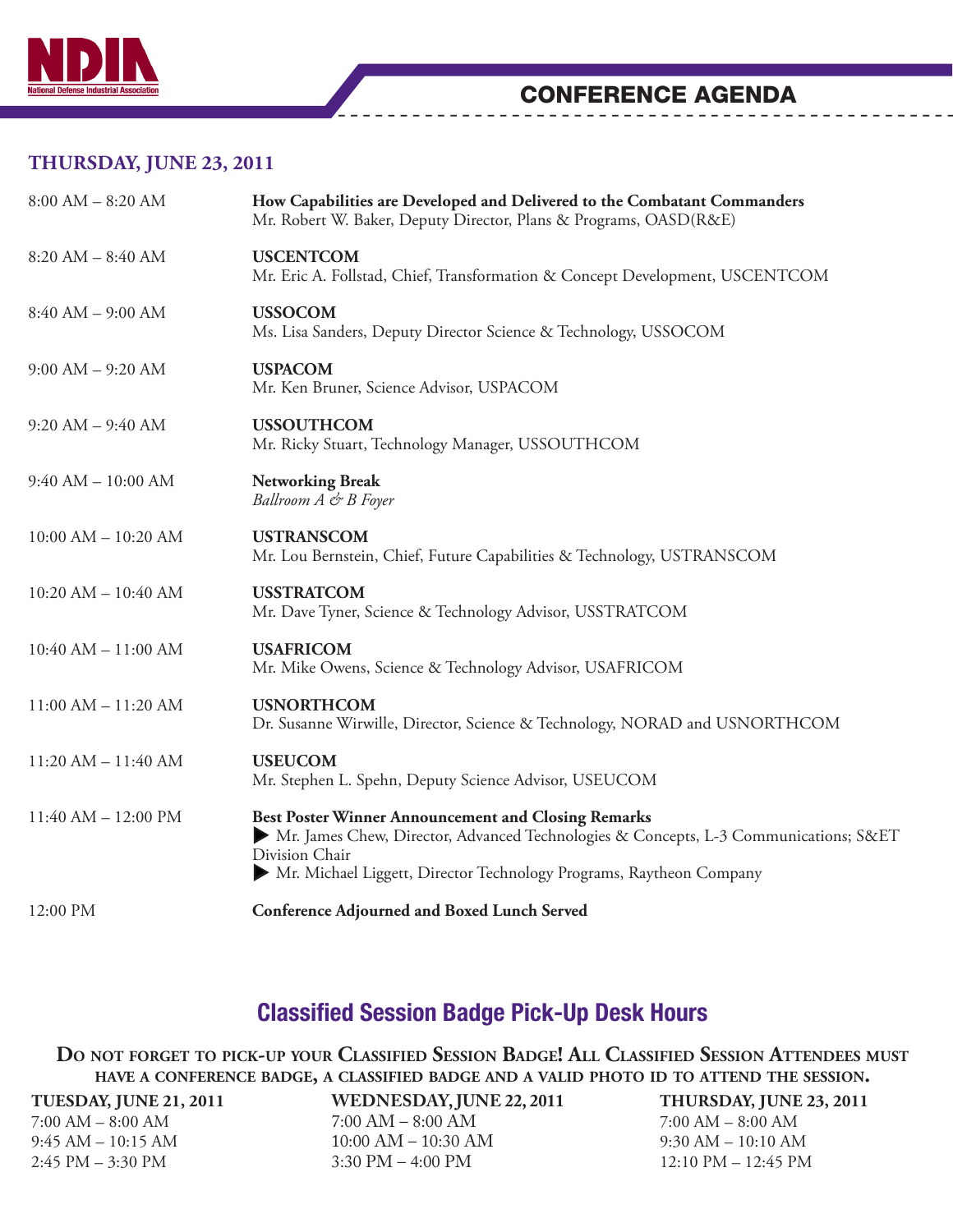CLASSIFIED SESSION AGENDA

*General Session - Ballroom A & B*

### **THURSDAY, JUNE 23, 2011**

| $1:00 \text{ PM} - 5:15 \text{ PM}$ | <b>Classified Session</b><br>Off-site Location: SPAWAR's facility on Base<br>Registered NDIA S&ET Conference Attendees are invited by OASD(R&E) and SPAWAR to<br>attend a Classified Session held off-site. Classified Session Attendees must hold a Secret Level<br>Classification and must have previously submitted and verified their clearance acceptance with<br>the SPAWAR security office by Friday, June 10, 2011. Classified Session Attendees must have a<br>valid ID and a Classified Issued Badge to attend this Session.<br>Co-Chairs:<br>Dr. Al Emondi, Deputy Chief Technology Officer, SPAWAR, Atlantic<br>Mr. James Chew, Director, Advanced Technologies & Concepts, L-3 Communications;<br>S&ET Division Chair |  |
|-------------------------------------|------------------------------------------------------------------------------------------------------------------------------------------------------------------------------------------------------------------------------------------------------------------------------------------------------------------------------------------------------------------------------------------------------------------------------------------------------------------------------------------------------------------------------------------------------------------------------------------------------------------------------------------------------------------------------------------------------------------------------------|--|
| $1:00$ PM $- 1:30$ PM               | <b>Classified Session Attendees Proceed to Off-Site Location</b><br>Bus Transportation to the Classified Session Provided; WILL START AT 1:00 PM SHARP<br><b>Front Drive</b>                                                                                                                                                                                                                                                                                                                                                                                                                                                                                                                                                       |  |
| 1:30 PM $-$ 2:00 PM                 | <b>Operate Effectively in Cyberspace</b><br>Dr. Steven King, Deputy Director for Cyber Security Technology, OASD(R&E)                                                                                                                                                                                                                                                                                                                                                                                                                                                                                                                                                                                                              |  |
| $2:00$ PM $- 2:30$ PM               | <b>Counter Weapons of Mass Destruction (WMD)</b><br>Dr. Carol Kuntz, Senior Advisor, Office of the Assistant Secretary of Defense for Nuclear,<br>Chemical and Biological Defense Programs                                                                                                                                                                                                                                                                                                                                                                                                                                                                                                                                         |  |
| $2:30 \text{ PM} - 3:00 \text{ PM}$ | <b>Electronic Warfare/Electronic Protection</b><br>Dr. Peter Craig, Electronic Warfare Program Manager, Office of Naval Research                                                                                                                                                                                                                                                                                                                                                                                                                                                                                                                                                                                                   |  |
| $3:00 \text{ PM} - 3:15 \text{ PM}$ | Networking Break (Refreshments not provided)                                                                                                                                                                                                                                                                                                                                                                                                                                                                                                                                                                                                                                                                                       |  |
| $3:15$ PM $-3:35$ PM                | <b>USSTRATCOM</b><br>Mr. Dave Tyner, Science & Technology Advisor, USSTRATCOM                                                                                                                                                                                                                                                                                                                                                                                                                                                                                                                                                                                                                                                      |  |
| $3:35$ PM $-3:55$ PM                | <b>USSOCOM</b><br>Ms. Lisa Sanders, Deputy Director Science & Technology, USSOCOM                                                                                                                                                                                                                                                                                                                                                                                                                                                                                                                                                                                                                                                  |  |
| 3:55 PM - 4:15 PM                   | <b>USCENTCOM</b><br>Mr. Eric A. Follstad, Chief, Transformation & Concept Development, USCENTCOM                                                                                                                                                                                                                                                                                                                                                                                                                                                                                                                                                                                                                                   |  |
| $4:15$ PM $- 4:35$ PM               | <b>USPACOM</b><br>Mr. Ken Bruner, Science Advisor, USPACOM                                                                                                                                                                                                                                                                                                                                                                                                                                                                                                                                                                                                                                                                         |  |
| $4:35$ PM $-4:55$ PM                | <b>USNORTHCOM</b><br>Dr. Susanne Wirwille, Director, Science & Technology, NORAD and USNORTHCOM                                                                                                                                                                                                                                                                                                                                                                                                                                                                                                                                                                                                                                    |  |
| $4:55$ PM $-5:15$ PM                | <b>USSOUTHCOM</b><br>Mr. Ricky Stuart, Technology Manager, USSOUTHCOM                                                                                                                                                                                                                                                                                                                                                                                                                                                                                                                                                                                                                                                              |  |
| 5:15 PM                             | <b>Classified Session Adjourned and Return Bus Service</b>                                                                                                                                                                                                                                                                                                                                                                                                                                                                                                                                                                                                                                                                         |  |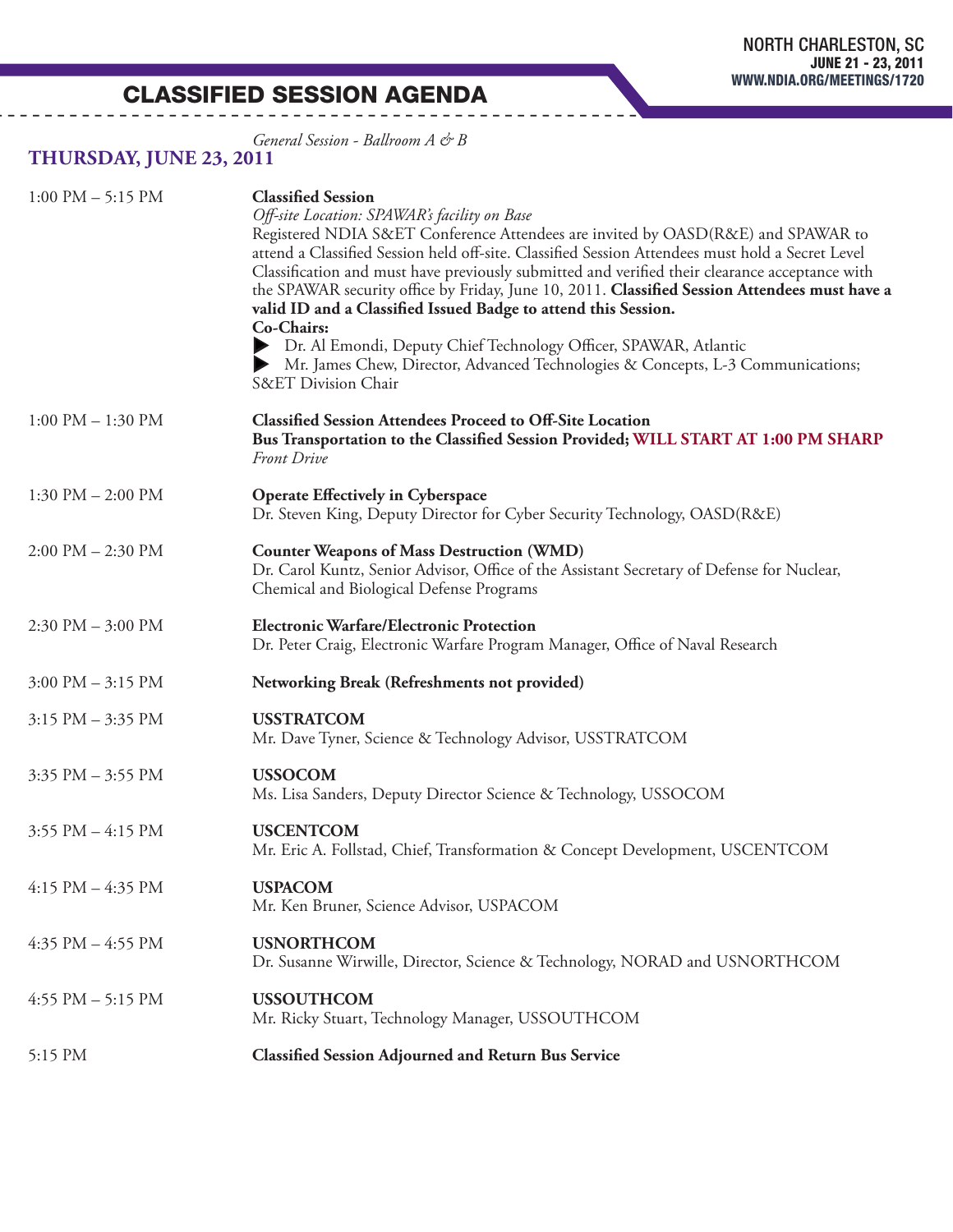

### EXHIBIT HALL FLOOR PLAN



### **EXHIBITING AS BOOTH NUMBER**

| <b>Aeros Aeronautical Systems</b>                 | 218 |
|---------------------------------------------------|-----|
| Aurora Flight Sciences                            | 317 |
| Bennett Aerospace, Inc.                           | 220 |
| <b>Biometrics Identity Management Agency</b>      | 107 |
| Center for Organic Photonics and Electronics      | 109 |
| Dassault Systemes Americas Corp.                  | 306 |
| Defense Microelectronics Activity-DMEA            | 217 |
| DHS Science & Technology Directorate              | 318 |
| Edgewood Chemical Biological Center               | 414 |
| Global Staffing and Consulting, LLC               | 405 |
| L-3 Communications - Interstate Electronics Corp. | 219 |
| NDIA - STEM                                       | 108 |
| Scientific Research Corporation                   | 314 |
| Space and Naval Warfare Systems Center Atlantic   | 101 |
| Test Resource Management Center                   | 407 |
| Torrey Pines Logic                                | 308 |
| U.S. Air Force Research Lab                       | 208 |
| U.S. Army Corp of Engineers, ERDC                 | 417 |
| <b>U.S. Army RDECOM ARDEC</b>                     | 410 |
| U.S. Army RDECOM ARL                              | 402 |
|                                                   |     |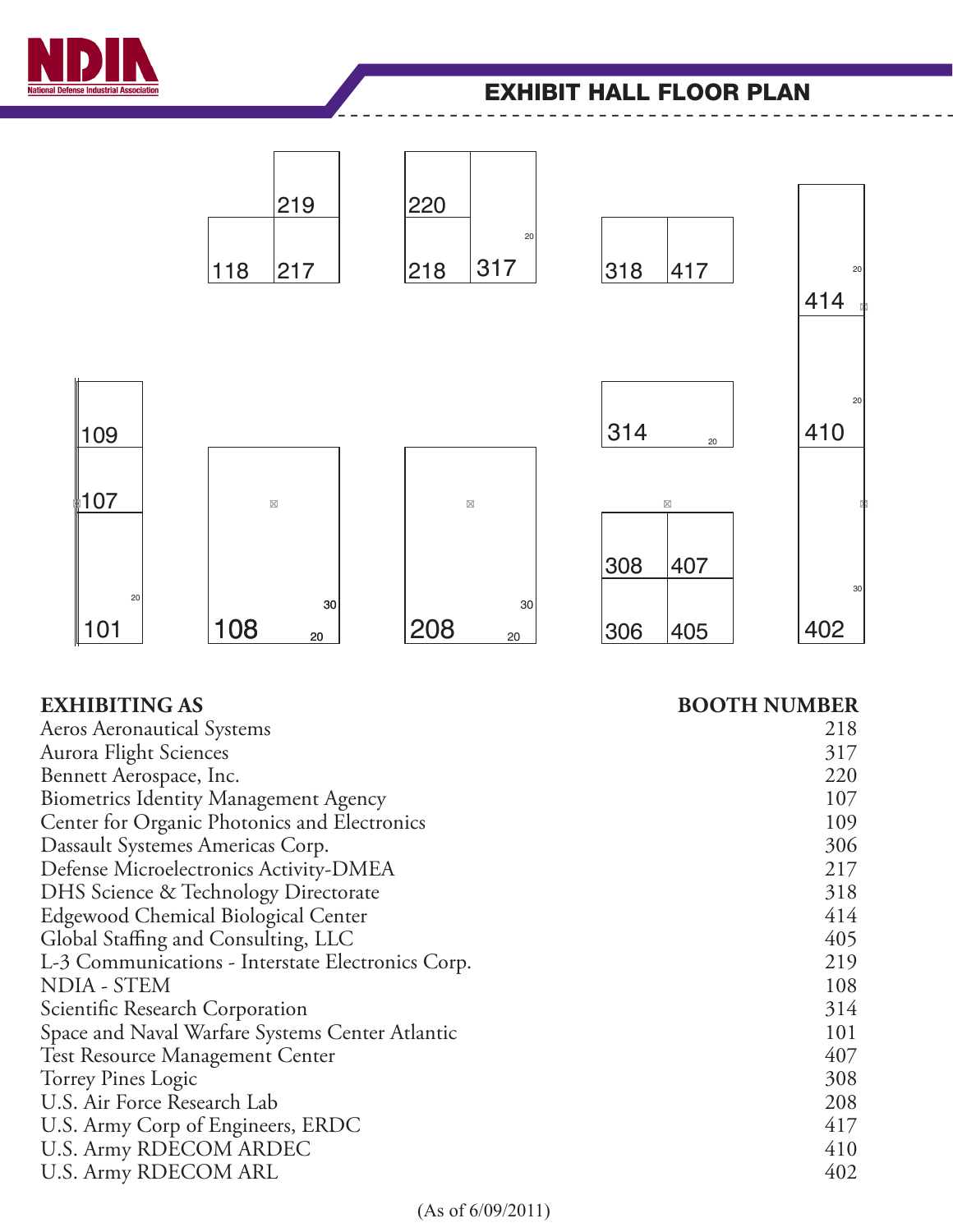### EXHIBITOR PROFILES

#### Booth # - 218

#### Aeros Aeronautical Systems

Aeros is the world's leading lighter-than-air, FAA-certified aircraft manufacturing company. The company's operations involve the research, development, production, operation and marketing of a complete family of Aeros-branded air vehicles used in government and commercial applications. These include non-rigid FAA Type Certified Aeros 40D Sky Dragon Airships, Advanced Tethered Aerostatic Systems and New Type Rigid Air Vehicle - Aeroscraft.

### Booth # - 317

Aurora Flight Sciences

As a leader in the unmanned aircraft systems technology for over 20 years, Aurora Flight Sciences is engaged in the design, development, production, and support of unmanned aircraft. Aurora works closely with academia, the Service laboratories, DARPA, and NASA to demonstrate innovative solutions for our warfighter. As an example, the 5-day endurance Orion UAS was selected for the CENTCOM sponsored MAGIC JCTD in August 2010.

#### Booth # - 220

Bennett Aerospace, Inc.

Bennett Aerospace is a small business and a high-end, highly technical, engineering and development company based in Cary, North Carolina. The company's core capabilities are in: •Optics and Lasers: Holographic Visualization; Tunable Lasers; Fiber Lasers •Sensor and Instrumentation Development: Lidar Systems; Phased Array Radar •Space Hardware: Communications; Navigation; Strategic Assessments •Robotics: System Design and Build; Shipboard Robotics •Communications: System and Component Design; Terrestrial and Space •Materials and Manufacturing: Additive Manufacturing; Nano-Scale High-Strength Fiber; Advanced Materials; Nano-scale Piezoelectrics

#### Booth # - 107

#### Biometrics Identity Management Agency

The Biometrics Identity Management Agency (BIMA) leads Department of Defense activities to program, integrate, and synchronize biometric technologies and capabilities. BIMA collaborates with stakeholders and the biometric community to lead in the development of biometric capabilities that empower the warfighter.

#### Booth # - 109

Center for Organic Photonics and Electronics

The Georgia Tech Center for Organic Photonics and Electronics (COPE) is a leading research and educational resource center that creates flexible organic photonic and electronic materials and devices that serve the information technology, telecommunications, energy, and defense sectors.

#### Booth # - 306

Dassault Systemes Americas Corp.

As a world leader in 3D and Product Lifecycle Management (PLM) solutions, Dassault Systèmes develops and markets PLM application software and services that support the defense industry's industrial processes and provide a 3D vision of the entire lifecycle of products. Solutions include: Integrated product design, realistic simulation, virtual production, global collaborative innovation and 3D lifelike experience.

#### Booth # - 217

Defense Microelectronics Activity-DMEA

DMEA is a vital national asset as the joint DoD Center for microelectronics acquisition, adaptive operations and support--advancing future microelectronics research, development, technologies and applications to achieve the DoD's strategic and national security objectives.

Booth # - 318 DHS Science and Technology Directorate

DHS Science and Technology Directorate's mission is to provide our customers, DHS operating components, and their customers who secure our borders, ports and skies, with advanced capabilities to protect and serve the public. The S&T Directorate manages an integrated research and development program that enables technology for a safer nation.

#### Booth # - 414

Edgewood Chemical Biological Center

The U.S. Army Edgewood Chemical Biological Center is the nation's principal R&D resource for non-medical chemical biological defense. ECBC supports all phases of the acquisition lifecycle from basic and applied research through technology development, engineering design, equipment evaluation, product support, sustainment, field operations and demilitarization to address unique customer requirements.

#### Booth # - 405

Global Staffing and Consulting, LLC

GSAC, Global Staffing and Consulting, LLC, services clients in government and commercial organizations with contract, permanent and consulting professionals and executives. GSAC's areas of expertise include: Accounting, Aerospace, Audit, Capture, Compliance, Contracts, Government Relations, Engineering, Financial, Healthcare, Information Technology, Legal, Logistics, Proposals, Capture, and Procurement professionals.. Visit GSAC at www.gsacgroup. com or call 301-760-6802. Bethesda, MD & Washington, DC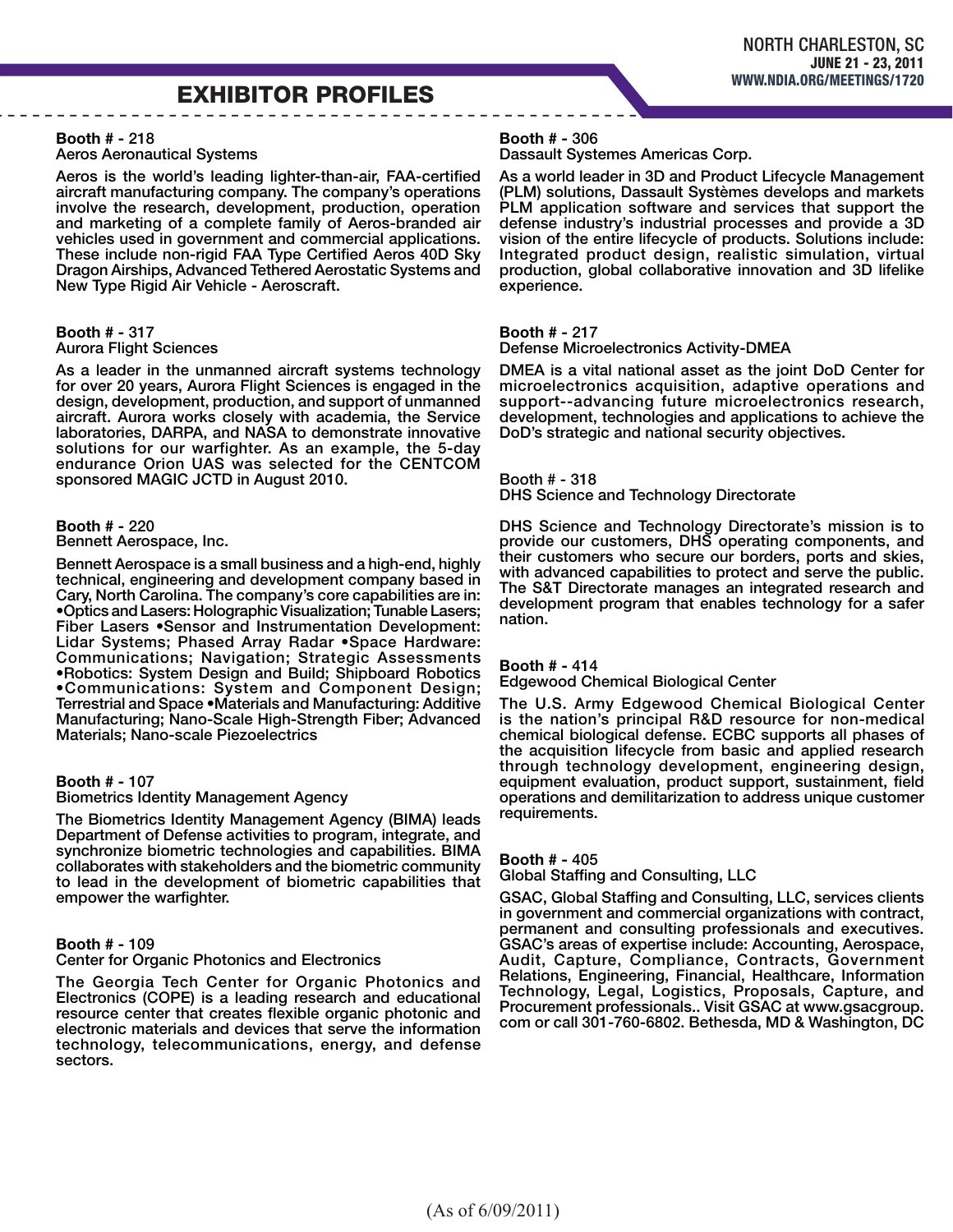

### EXHIBITOR PROFILES

#### Booth # - 219

#### L-3 Communications - Interstate Electronics Corp.

L-3's Precision Engagement Sector consists of the following divisions; Interstate Electronics Corporation, Fusing and Ordnance Systems, Unmanned Systems and Airborne Technologies, Inc. These businesses provide a broad range of products, including components, subsystems and systems, to military and commercial customers. Offerings include Unmanned Aircraft, Guidance & Navigation, Command& Control, Situational Awareness, Fuzing and Ordnance, and Systems Integration.

#### Booth # - 108 NDIA - STEM

NDIA's Science, Technology, Engineering and Mathematics (STEM) Workforce Division provides a forum for effective interaction between government, industry, academia, and the public at large for the strengthening of the national security STEM workforce. The Broad goals of the Division are to •Increase NDIA's participation in exciting and attracting K-12 students into STEM careers. •Maximize cooperation between federal departments, agencies, and industry on STEM workforce development initiatives. •Support the development of integrated polices around the STEM workforce. •Establish partnerships to collect and disseminate information and coordinate resources to build a robust STEM workforce of the future.

#### Booth # - 314

#### Scientific Research Corporation

The T&E/S&T Program continues to develop test technologies for transition into future test capabilities that will verify and support to optimization of the warfighting performance of our most advanced warfighting systems. These systems include advanced propulsion systems, directed energy weapons, multispectral sensors, net-centric systems, and unmanned systems.

#### Booth # - 101

#### Space and Naval Warfare Systems Center Atlantic

SPAWAR Systems Center Atlantic is a Department of the Navy engineering laboratory focused on rapidly developing and delivering secure, integrated and innovative solutions for our naval, joint, national and coalition warfighters. Aligned with the CNO's vision of adding cyber power to the already proven arsenal of sea and air power, SPAWAR Systems Center Atlantic provides end-users with a critical edge, elevating Information Dominance as a core warfighting capability.

#### Booth # - 407

#### Test Resource Management Center

The T&E/S&T Program continues to develop test technologies for transition into future test capabilities that will verify and support to optimization of the warfighting performance of our most advanced warfighting systems. These systems include advanced propulsion systems, directed energy weapons, multispectral sensors, net-centric systems, and unmanned systems.

Booth # - 308 Torrey Pines Logic

(As of 6/09/2011) Torrey Pines Logic provides research, design, development and custom solutions using visible and IR sensors, lasers, image processing and analysis, wireless and IR-based communications, computer graphics and video.

Booth # - 208 U.S. Air Force Research Lab

AFRL displays the latest Air Force technologies in directed energy, human systems, information management, materials and manufacturing, munitions, propulsion, sensors, air vehicles, space vehicles, and basic research. AFRL executes the Air Force's entire science and technology budget. We partner with government, industry and academia to accomplish this mission.

#### Booth # - 417

U.S. Army Corp of Engineers, ERDC

The U.S. Army Engineer Research and Development Center (ERDC) is one of the most diverse engineering and scientific research organizations in the world. The ERDC conducts R&D in support of the Soldier, military installations, and the Corps of Engineers civil works mission, as well as for other federal agencies, state and municipal authorities, and with U.S. industry through innovative work agreements. ERDC's unique research capabilities and facilities have earned it distinction as the "Army Large Research Laboratory of the Year" for 10 of the last 19 years. As the world's premier engineering and environmental sciences organization, ERDC's cutting-edge technology is solving problems that others are not attempting to tackle in an effort to make our world safer and better.

#### Booth # - 402 U.S. Army RDECOM ARL

The U.S. Army Research, Development and Engineering Command (RDECOM) is the Army's technology leader and largest technology developer. RDECOM ensures the dominance of Army capabilities by creating, integrating and delivering technology-enabled solutions to our Soldiers. To meet this commitment to the Army, RDECOM develops technologies in its eight major laboratories and research, development and engineering centers. The U.S. Army Research Laboratory is the Army's corporate, or central, laboratory. Its diverse assortment of unique facilities and its workforce of government engineers and scientists comprise the largest source of world class integrated research and analysis in the Army. ARL's programs consist of basic and applied research and survivability/lethality analysis. One of the centers, the Armaments Research, Development & Engineering Center has the mission to develop and maintain a world-class workforce to execute and manage integrated life cycle engineering processes required for the research, development, production, field support and demilitarization of munitions, weapons, fire control and associated items.

#### Booth # - 410 U.S. Army RDECOM ARDEC

ARDEC is an internationally acknowledged hub for the advancement of armaments technology and engineering innovation. Our mission is to develop, maintain, execute and manage integrated life cycle engineering processes required for the research, development, production, field support and demilitarization of munitions, weapons, fire control and associated items.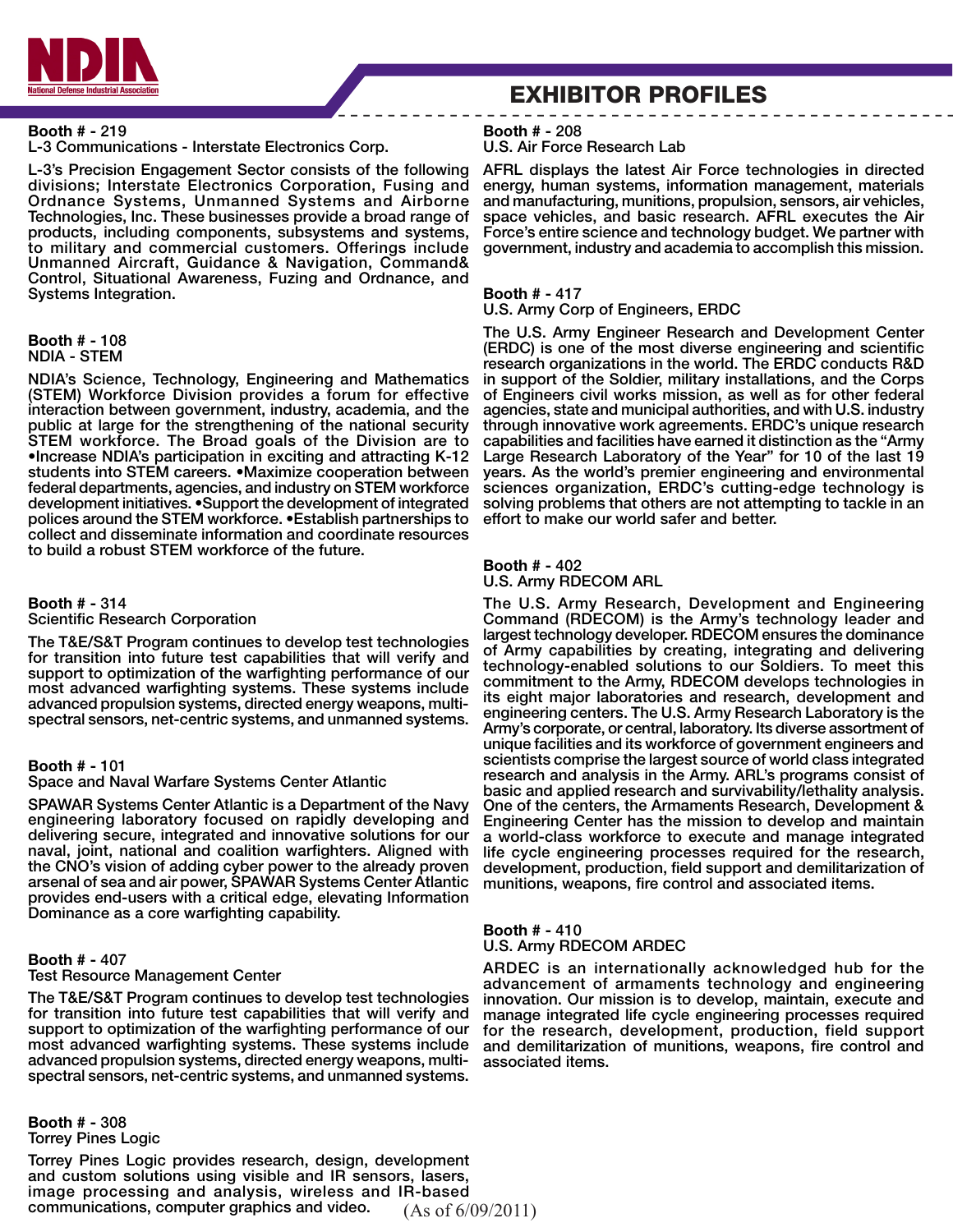### ATTENDEE ROSTER

Ms. Paulette Acheson Missouri University of Science & Technology

Brig Gen Buck Adams, USAF (Ret) Booz Allen Hamilton

Mr. Jack Adams **Calgon Carbon Corporation** 

Dr. Laura Adolfie OSD STEM Development Office

Dr. Raj Aggarwal Iowa State University

Ms. Becky Ahne Naval Aviation Systems Command

Mr. Steve Alexander L-3 Communications

Mr. Ross Amico **TASC** 

Mr. John Andrews SPAWAR

LCDR Craig Arndt, USN Defense Acquisition University

Mr. Rich Ashooh BAE Systems

Dr. Michelle Atchison Lockheed Martin Corporation

Dr. Randy Avent Basic Sciences Office

Mr. Tim Bailey GIG IA Portfolio Office

Mr. Bob Baker OSD/ASD(R&E)

Mr. Anthony Banks American Systems Corporation

Mr. Dennis Basara Lockheed Martin Corporation

MG Barry Bates, USA (Ret) National Defense Industrial Association

Ms. Louise Bator Raytheon Company

COL Brian Bedell, USA Office of the Asst. Sec. of Defense for Research & Engineering

Ms. Stefanie Bednarczyk Science Applications Int'l Corporation

Mr. David Belasco Alliant Techsystems

Dr. Mark Bennett General Dynamics Electric Boat

Mr. Lou Bernstein **USTRANSCOM** 

Mr. Don Beynon Software Engineering Institute

Dr. Sven Bilen Pennsylvania State University

Dr. Pamela Blake The Boeing Company

Mr. Jim Blesse Office of Naval Research

Mr. Andrew Bodenhamer Missouri University of Science & Technology

Dr. Gerry Borsuk U.S. Naval Research Laboratory

CDR Michael Bosworth, USN (Ret) NAVSEA

Mr. Steven Botwinik Lockheed Martin Corporation

Mr. Earl Bowers Ishpi Information Technologies, Inc.

Dr. Keith Bowman

Mr. Dan Bradford BAE Systems

CAPT Cecil Bradley, USN (Ret) The Boeing Company

Mr. Frank Brandon L-3 Communications

Mr. Jay Brannam ATK

Mr. Derek Britton Raytheon Company

LtCol Gary Brown, USMC (Ret) Booz Allen Hamilton

Mr. Ben Brundred **DARPA** 

Mr. Kenneth Bruner HQ USPACOM

Mr. Richard Brunson

Dr. Carl Buczek SureFire, LLC

CAPT Michael Budney, USN (Ret) Northrop Grumman Corporation

Mr. Rick Buentello WILLCOR, Inc.

Lt Col Ted Burke, USAF (Ret) The Boeing Company

Dr. Larry Burns

LTC Kirk Burton, USA (Ret) CTC Tampa Bay, Inc.

Mr. Steve Bury Camber Corporation

Mr. John Carney Office of Naval Research

RADM Nevin Carr, USN Office of Naval Research

Mr. Alex Carter Daon, Inc.

Mr. Sean Caulfield ARES Corporation

Dr. Brian Chambers Dassault Systemes of America Corp.

LT William Chapman, USN U.S. Navy

Dr. Curtis Charles Fayetteville State University

Mr. Kevin Charlow SPAWAR

Dr. Charles Chen Northrop Grumman Corporation

Mr. James Chew L-3 Communications

Mr. Henry Choi Northrop Grumman Corporation

Mr. Mike Ciesinski FlexTech Alliance

Mr. Leo Clark Clark Defense Consulting

Mr. Christopher Clay SAF/ AQRS

Ms. Christa Cochran OSD

Mr. Drew Cohen Noblis, Inc.

LtCol Bo Colcombe, USMC (Ret) American Systems Corporation

Mr. Paul Cole MCR, LLC

Mr. Ken Collins Booz Allen Hamilton

Mr. John Connor GKN Land Systems

Mr. Ed Cooper L-3 Fuzing and Ordnance Systems

Mr. Frank Cooper Concurrent Technologies Corporation

Mr. Francis Corbett Textron Defense Systems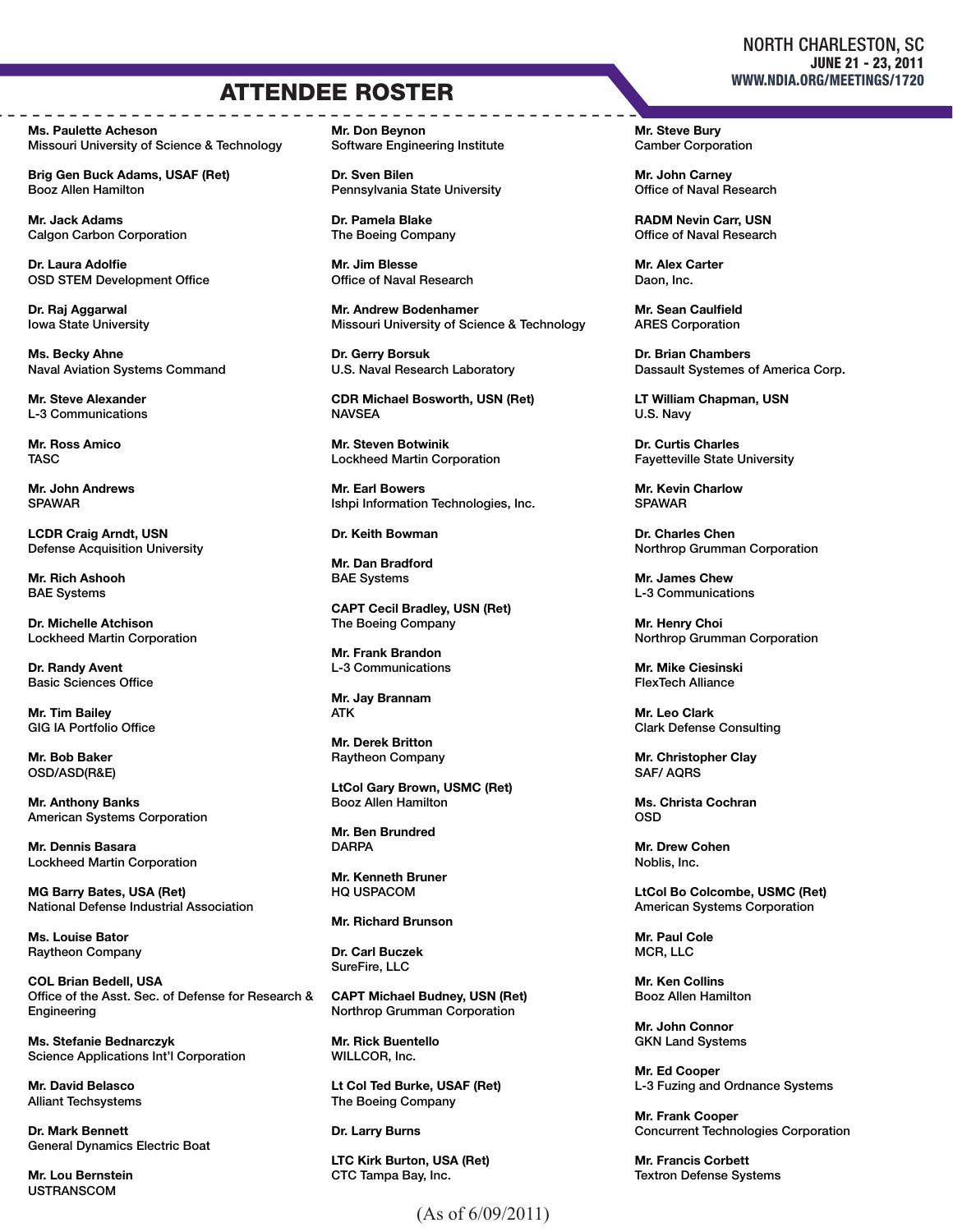

Mr. Christopher Cornell **NAVSEA** 

Dr. Bob Correia Physical Sciences, Inc.

Dr. Peter Craig Office of Naval Research

Mr. Will Crespo NSWC Crane

Mr. Louis Croisetiere Lockheed Martin Corporation

Mr. Don Curtis DRS Defense Solutions, LLC

Mr. Joshua Cusworth NSWC Dahlgren

Mr. Terry Dailey Software Engineering Institute

Mr. Andrew Dallas Soar Technology, Inc.

Mr. Chris Daverse Defined Business Solutions

Mr. Jim Davis Mercury Computer Systems, Inc.

Mr. Paul De Lia L-3 Communications

Mr. Stephen Dennis AT&T Government Solutions

Mr. Richard Dentzman Sonardyne, Inc.

Mr. Steve Desautel HQ EUCOM

Mr. Mike Devine InSitech, Inc.

Mr. Mike DeZego HYPRES, Inc.

Mr. Brian DiAntonio Research Analysis and Engineering

Mr. Chris DiPetto The Boeing Company

CDR Bernard Doctor, USN Joint Program Executive Office Chemical Biological Defense

Mr. Chris Doerge AT

Mr. Gregor Doerrer NSWC Carderock

LTC Bob Domenici, USA (Ret) Strategic Response Initiatives, LLC

Ms. Allison Donnelly Office of Naval Research Mr. Gary Downs Lockheed Martin Corporation

Mr. Michael Dudzik Lockheed Martin Corporation

Mr. Jaymie Durnan Department of Defense

Mr. Brent Earl Dassault Systemes of America Corp.

Mr. Doyle Edwards Brewer Science, Inc.

Mr. Bruce Eickhoff Rockwell Collins

Mr. Brian Eleazer SCRA/ATI

LTC Robert Elias, USA (Ret) ManTech International Corporation

Mr. Al Emondi SPAWAR

Mr. Bob Enghauser U.S. Air Force Research Laboratory

Mr. Teiji Epling NSWC Dahlgren

Mr. Ron Evans Battelle Memorial Institute

Mr. Bob Evert Alcoa Technical Center

Mr. Dennis Fargo The Tauri Group

Dr. Irene Farquhar KinetX, Inc./The Farquhars' Consultants

Mr. Caio Ferreira Parker Hannifin Corporation

Mr. Charlie Fisk The SI Organization, Inc.

Col Donald Fleming, USMC (Ret) Flagship

Maj Eric Follstad, USMC (Ret) USCENTCOM

Mr. Christopher Fortin Wayne State University

Dr. Marilyn Freeman Assistant Sec Army (ALT)

Mr. Clark Freise BAE Systems

Dr. John Frim Canadian Embassy

Mr. Tom Fuhrman Booz Allen Hamilton

(As of 6/09/2011)

## ATTENDEE ROSTER

Mr. Ken Gabriel Defense Advanced Research Projects Agency

Mr. Tom Gallagher **MARFORCOM** 

Mr. Jason Garrett SPAWAR

Mr. Kevin Gerald SPAWAR

Dr. Pete Gerhardy Embassy of Australia

Mr. Tony Giletto Lynntech

Mr. Barry Glass The Boeing Company

Mr. Ron Godlewski Cobham Sensor Systems

Dr. Tom Green Argon ST

Mr. Terry Gregory American Systems Corporation

Mr. Eric Gulovsen OPNAV N81

Mr. Glenn Hagan NetApp

Mr. Michael Halloran PEO Land Systems Marine Corps

Dr. Brian Hanlon Embassy of Australia

Mr. Bruce Hanson TSS

Mr. Khaled Haris Missouri University of Science & Technology

Mr. Rahul Harish Wayne State University

Ms. Nancy Harned OSD (AT&L) OASD (R&E) Research Directorate

Mr. Ryan Harrington II Marine Expeditionary Force

Mr. Jack Harris Rockwell Collins

COL Ralph Harris, USA (Ret) Alion Science and Technology

Mr. Jason Hay The Tauri Group

Ms. Joyce Hayes PRTM Management Consultants

Mr. Robert Heaton SPAWAR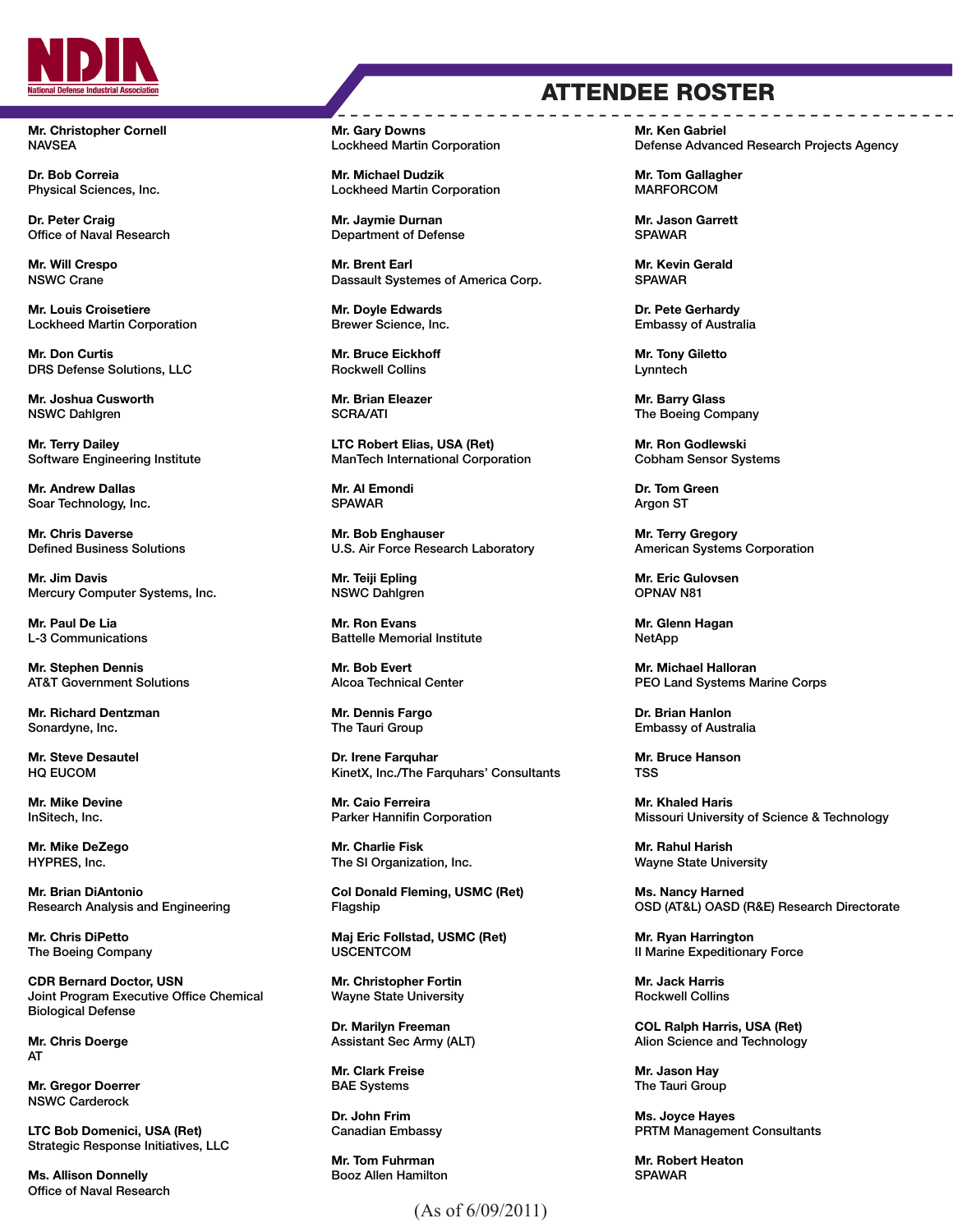## **ATTENDEE ROSTER** WWW.NDIA.ORG/MEETINGS/1720

Mr. Bill Heisey Lockheed Martin Corporation

Mr. Richard Henson SPAWAR

CDR Will Hesse, USN (Ret) Scott Health & Safety

Dr. Ed Hibsman SPAWAR

Mr. Larry Hill CAS, Inc.

Mrs. Cheryl Holbrook U.S. Army Space and Missile Defense Command

Dr. Jeffery Holland U.S. Army Engineer Research & Development **Center** 

Dr. David Honey Research Directorate

Mr. Michael Howard QinetiQ North America

Dr. Suzanne Huerth SPAWAR

Mr. Craig Hughes Office of Naval Research

LTC Randy Hull, USA (Ret) DRS Defense Solutions, LLC

Mr. Inagaki Inagaki Defense Research Center

Capt Randy James, USAF (Ret) U.S. Air Force Intelligence, Surveillance & Reconnaissance Agency

Lt Col Chris Jensen, USAF (Ret) AAI Corporation (Textron)

Mr. Brandon Johnson NAVAIR-Crew Systems Dept.

Mr. Todd Johnson Harris Corporation

Mr. Munir Jojo-Verge Worldwide Aeros Corporation

Mr. Kim Jones U.S. Army RDECOM - ARDEC

Dr. Walter Jones Office of Naval Research

Dr. Bobby Junker Office of Naval Research

MG Nick Justice, USA U.S. Army

BG Jim Kays, USA (Ret) Naval Postgraduate School Ms. Trish Keaton Northrop Grumman Corporation

Mr. Douglas Keel U.S. Army Aviation and Missile Command

Dr. Steve Kimmel Alion Science and Technology

Dr. Steven King OSD

Mr. Bradley Knaus SPAWAR

Mr. Mike Knollmann Acquisition Technology & Logistics

Col Mark Koch, USAF SAF/AQR

Dr. Ron Koniz Gentex Corporation

Mr. Dan Kovach The Boeing Company

Mr. Dennis Kox Raytheon Company

COL Kurt Kratz, USA (Ret) Joint Operations Support

Mr. Bruce Kreidler Lockheed Martin Corporation

Dr. Jerry Krill Johns Hopkins University

Mr. Steve Kubicsko GEOMET Technologies, LLC

Dr. Carol Kuntz OSD/OASD/NCB-US Department of Defense

Mr. Corey Kyle Azimuth, Inc.

Mr. Ivan Labra DRS Spacelink

Mr. Edward Lally The Boeing Company

Mr. Kiko Lama NSWC Dahlgren

Dr. Joe Lawrence Office of Naval Research

Dr. Jeong Ho Lee Embassy of Korea

COL Rick Lee, USA (Ret) Lockheed Martin Corporation

Dr. Bob Leheny Institute for Defense Analyses

Mr. Rod Lekey The Boeing Company Hon. Zach Lemnios Defense Research & Engineering

Mr. Dan Letbetter The Boeing Company

Mr. Michael Liggett Raytheon Company

Lt Col Martin Lindsey, USAF USPACOM

LTC Joe Lofgren, USA (Ret) Raytheon Company

Mr. Dave Lohman Biometrics Identity Management Agency

Dr. Margaret Loper Georgia Tech Research Institute

LT John Lorentz, USCG (Ret) Command Decisions Systems and Solutions

Ms. Merry Lutz DoD-OUSD(AT&L)

Mr. John Lynch Prototype Productions, Inc.

Dr. Jim Malas U.S. Air Force Research Laboratory

Mr. Tony Mancuso Raytheon Company

Mr. Justin Marston BlueSpace Software Corporation

Mr. Nick Marzorati Stevens Institute of Technology

Ms. Julie Masser Texas Engineering Experiment Station

Mrs. Desiree McCombs Science Applications Int'l Corporation

Mr. Tom McCord SCRA/ATI

Dr. Victor McCrary Johns Hopkins University/Applied Physics Lab

LCDR Jeff Mccreary, USN Joint Electronic Warfare Center

Mrs. Cathe McDowell SCRA/ATI

Mr. Kevin McGee SPAWAR

Mr. Jim McGillicuddy STIMULUS Engineering Services

GySgt Mac McKinney, USMC (Ret) Marine Corps Warfighting Lab

Dr. Julia Medin

### NORTH CHARLESTON, SC JUNE 21 - 23, 2011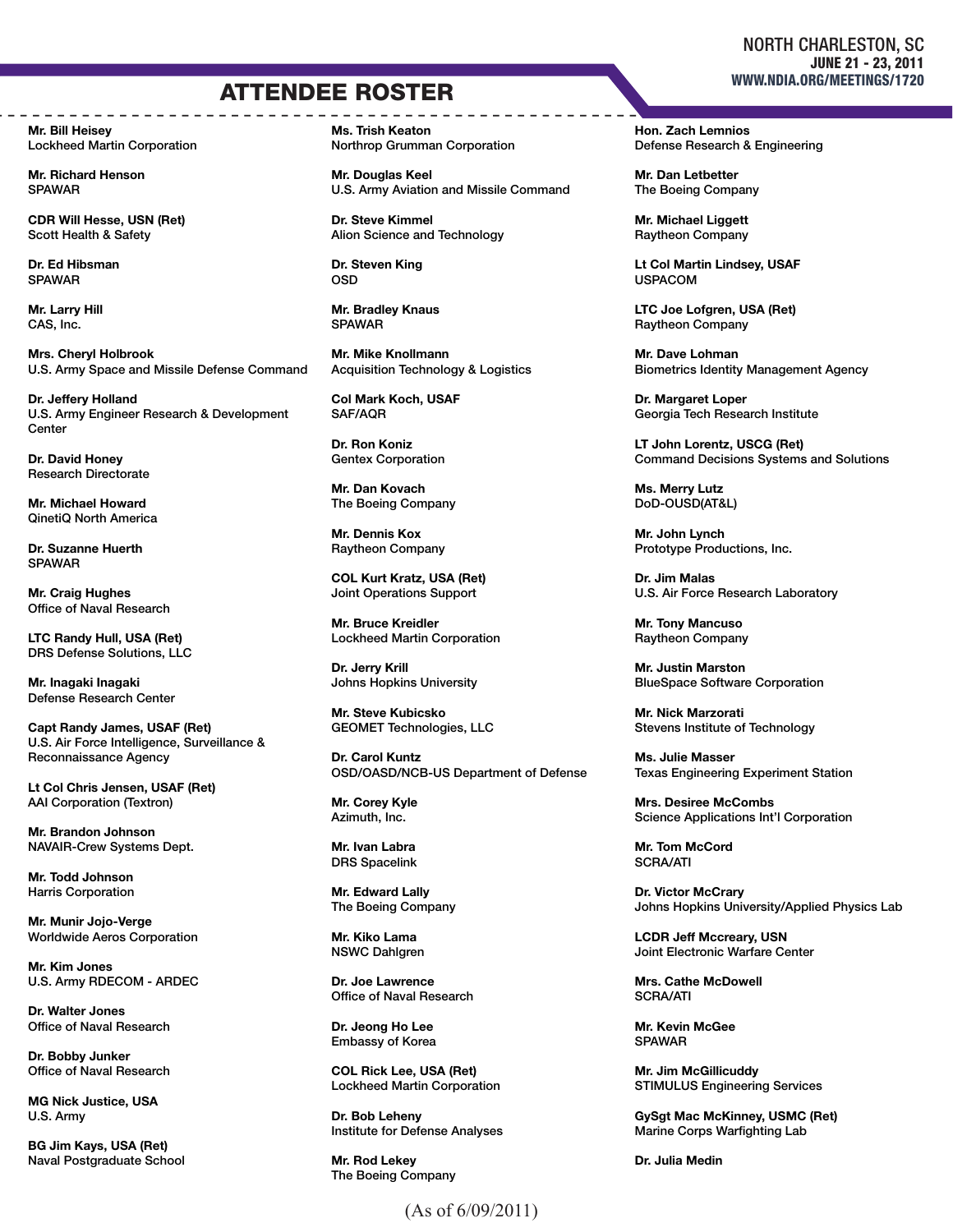

Mr. David Medin BI0-NEMS

Mr. Kunal Mehra Scientific Systems Company, Inc.

Mr. Mike Meier ITT Space Systems

Mr. Oliver Meissner The CONSILIO Group

Mr. Michael Meneghini U.S. Army Capabilities Integration Center

Dr. John Mercier Noblis, Inc.

Ms. Audrey Mihalcin OSD

Mr. Chris Miller Biometrics Identity Management Agency

CAPT Rich Miller, USN (Ret) Navmar Applied Sciences Corporation

SFC Robert Miller, USA (Ret) North American Rescue, LLC

Ms. Lisa Mogensen DRS Training and Control Systems

Mr. Mike Molino Science Applications Int'l Corporation

Dr. Al Mondelli Science Applications Int'l Corporation

Mr. Joe Mongeon Technology Service Corporation

Mr. Chris Moore DRIFIRE, LLC

Mr. Kevin Moore Northrop Grumman Corporation

Mr. Dave Morgan STS International

Ms. Markeeva Morgan NASA Marshall Space Flight Center

Mr. Carl Morrison U.S. Army ARDEC

Dr. Rick Morrison Booz Allen Hamilton

Mr. Jim Moryl Southwest Research Institute

Mr. Gary Murakami Referentia Systems, Inc.

Dr. James Murday University of Southern California

Mr. Tim Naple ViaSat, Inc.

#### Mr. Andrew Neafsey Dugway Proving Ground

Dr. Kam Ng Office of Naval Research

PO1 David Nichols, USN Parsons

Mr. James O'Brien Dassault Systemes of America Corp.

Mr. Thomas O'Brien USD(AT&L) DoD Test Resource Management **Center** 

Ms. Dylan Ottman Office of Naval Research

Mr. Arch Owen QinetiQ North America

Mr. Michael Owens USAFRICOM

Mr. Bill Painter The Boeing Company

Ms. Kelly Parker Noetic Strategies, Inc.

Mr. Igor Pasternak Worldwide Aeros Corporation

Mr. Raphael Pei Program Executive Office C4I & Space

Mr. Joseph Pelino ARDEC

Dr. Chris Pell Ridgecrest Consutlting

Mr. John Perez USSOUTHCOM

Ms. Natalia Petrianyk U.S. Army RDECOM/ARDEC

Mr. Jim Pettus Cobham Sensor Systems

Dr. Thomas Phely-Bobin QinetiQ North America

Dr. Jeff Piotrowski Ensco, Inc.

Dr. David Pittman U.S. Army ERDC

Mr. Ken Plake The Boeing Company

Mr. James Pollock **NAVSEA** 

LTC Robin Pope, USA (Ret) Science Applications Int'l Corporation

(As of 6/09/2011) Mr. Steve Poppe LGS Corporation

### ATTENDEE ROSTER

Dr. Ken Potocki

Ms. Lucy Priddy U.S. Army Engineer Research & Development **Center** 

Mr. Greg Pruitt

Mr. Matt Pyburn Lockheed Martin Corporation

Ms. Becky Rader Life Cycle Engineering, Inc.

Mr. Jacob Rael NSWC Crane

Dr. John Rawls General Atomics

Dr. Herman Rediess Science & Technology Directorate, DHS

CAPT Brett Reissener, USN (Ret) Concurrent Technologies Corporation

Ms. Denise Rhea-McKenzie Mission Essential Personnel, LLC

Mr. Sean Rice The Boeing Company

CAPT Tom Rice, USCG (Ret) Precise Systems, Inc.

Mr. Benjamin Riley OSD-ATL (DDR&E)

Mr. Lou Rodriguez General Dynamics C4 Systems

Mr. Elmer Roman OSD

Mr. Derek Roper Missouri University of Science & Technology

COL Blair Ross, USA (Ret) Oak Ridge National Laboratory

Mr. Forrest Ruble U.S. Army RDECOM, AMRDEC

Mr. George Rumford Test Resource Management Center

Mr. Dennis Ryan Johns Hopkins University

Mr. Marty Ryan ATI Advanced Materials

Mr. Tony Sampedro Concurrent Technologies Corporation

Ms. Lisa Sanders USSOCOM

Mr. Donald Sando U.S. Army Maneuver Center of Excellence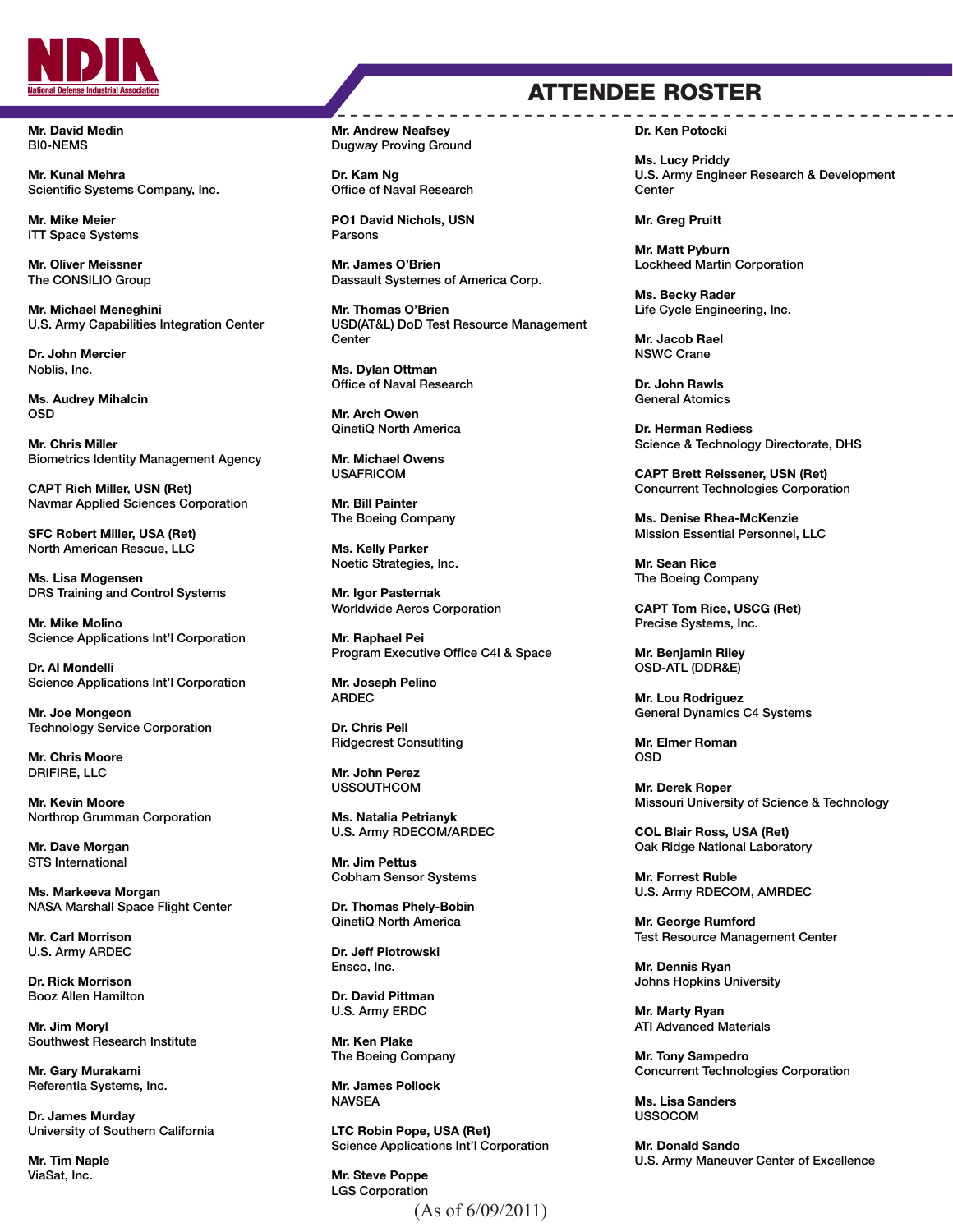## ATTENDEE ROSTER WWW.NDIA.ORG/MEETINGS/1720

Mr. Jim Santaferrara Radiance Technologies, Inc.

Mr. Rich Scalco National Security Agency

Mr. Gregory Schaeffer L-3 Communications

Mr. Thomas Schiller NSWC Carderock

Dr. Larry Schuette Office of Naval Research

Mr. Al Sciarretta CNS Technologies, Inc.

Mr. RJ Sciortino BAE Systems

Ms. Jerry Scott SRI International

Mr. John Seely Energetics Technology Center

Mr. Rick Self Advanced Technology International

Dr. Jocelyn Seng Institute for Defense Analyses

Mr. Mark Serben U.S. Army RDECOM - ARDEC

Mr. William Shepherd HQ USSOCOM

Mr. David Shivy Lockheed Martin Corporation

Col Mark Simpson, USAF (Ret) Oasis Systems, Inc.

Mr. Jeff Singleton Assistant Sec Army (ALT)

Dr. David Skatrud U.S. Army Research Laboratory

Mr. James Smerchansky Marine Corps Systems Command

Mr. Aaron Smith SRA International

Mr. Bob Smith Office of Naval Research

CPT Matt Smith, USA U.S. Army RDECOM

Ms. Teresa Smith Northrop Grumman Corporation

Mr. David Smoak

Dr. Jim Solinsky **EdgeTech** 

Dr. Jim Solinsky **EdgeTech** 

LtCol Stephen Spehn, USMC (Ret) HQ EUCOM Science & Technology

Mr. Lou Spina The Boeing Company

Ms. Robin Staffin OASD (R&E)

CAPT Scott Stanton, USN (Ret) Harris Corporation

CAPT Heidemarie Stefanyshyn-Piper, USN NAVSEA

Col Mark Stephen, USAF (Ret) L-3 Coleman Aerospace

Mrs. Megan Stokes Marine Corps Systems Command

Mr. Brad Sutter ATK

Mr. Rick Sykes MorphoTrak

Dr. John Tangney Office of Naval Research

Mr. Rob Tarbox Illumina, Inc.

Lt Col Kent Taylor, USAF (Ret) AEgis Technologies Group, Inc.

Mr. RT Taylor U.S. Air Force

Mr. Bruce Thieman U.S. Air Force Research Laboratory

Mr. Christopher Thomas Defense Technical Information Center

Mr. Dave Thompson DCS Corporation

Mr. Dan Thomson AFRL/RZT

Mr. Gene Tighe Artis, LLC

Mr. Michael Tims Concurrent Technologies Corporation

Mr. Tim Tingler Quest Knight Enterprises

Mr. Ricardo Trevino Lockheed Martin Corporation

LT Ron Tucker, USN (Ret) System Planning Corporation

Mr. Gregory Tuttle USALIA

### (As of 6/09/2011)

### NORTH CHARLESTON, SC JUNE 21 - 23, 2011

LTC David Tyner, USA (Ret) **USSTRATCOM** 

Mr. David Ungar Marine Corps Systems Command

Mr. Kay van der Horst Science Applications Int'l Corporation

Mr. Maris Vikmanis Maris Vikmanis

Mr. Garry Waggoner Dynetics, Inc.

Mrs. Orval Walker CommIT Enterprises, Inc.

Mr. Rob Walker Accelrys, Inc.

Dr. Steven Walker Acquisition (Science Technology & Engineering)

Dr. Chris Wallace General Atomics

Mr. Mike Walsh Command Decisions Systems and Solutions

Dr. Jim Wasson Growth Strategies International, LLC

Mr. Doug Waters LGS Corporation

Dr. Charles Watt Scientific Research Corporation

Mr. Doug Weidenheimer L-3 Communications

Mr. Steve Whitbeck SPAWAR

CAPT Dennis Williams, USN (Ret) GeoEye

Mr. Larry Williams Northrop Grumman Corporation

Mrs. Vickie Williams STIMULUS Engineering Services

Mr. David Wilson The Pennsylvania State University

CAPT Eric Wilson, USN (Ret) Office of Naval Research

Dr. Susanne Wirwille NORAD-USNORTHCOM

Mr. Tom Wissink Lockheed Martin Corporation

Mr. Ned Witherspoon NSWC Panama City

Mr. Robert Wolborsky SPAWAR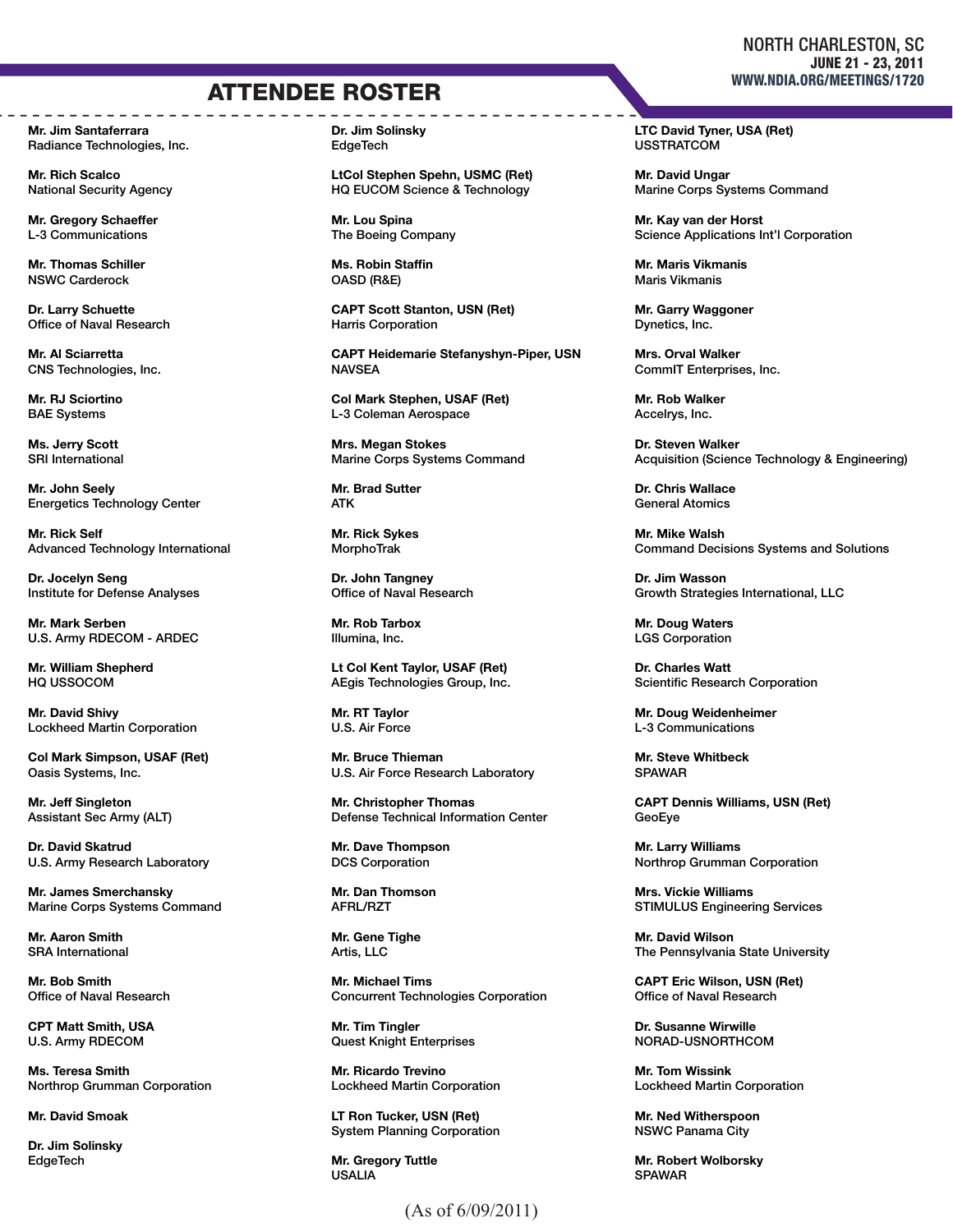

Mr. John Wright Naval Sea Systems Command

CAPT Lew Wright, USN Office of the Director, Defense Research & Engineering/Reseach Directorate

Mr. Earl Wyatt OSD

Ms. Tate Yost Mission Essential Personnel, LLC

Mr. Rich Zacaroli Richard Zacaroli, LLC

Mr. Steve Zell Dassault Systemes of America Corp.

Mr. Neil Zerbe Rockwell Collins

MCPO Charles Ziervogel, USN Office of Naval Research

Mr. Jim Zimmer Barling Bay, LLC

### ATTENDEE ROSTER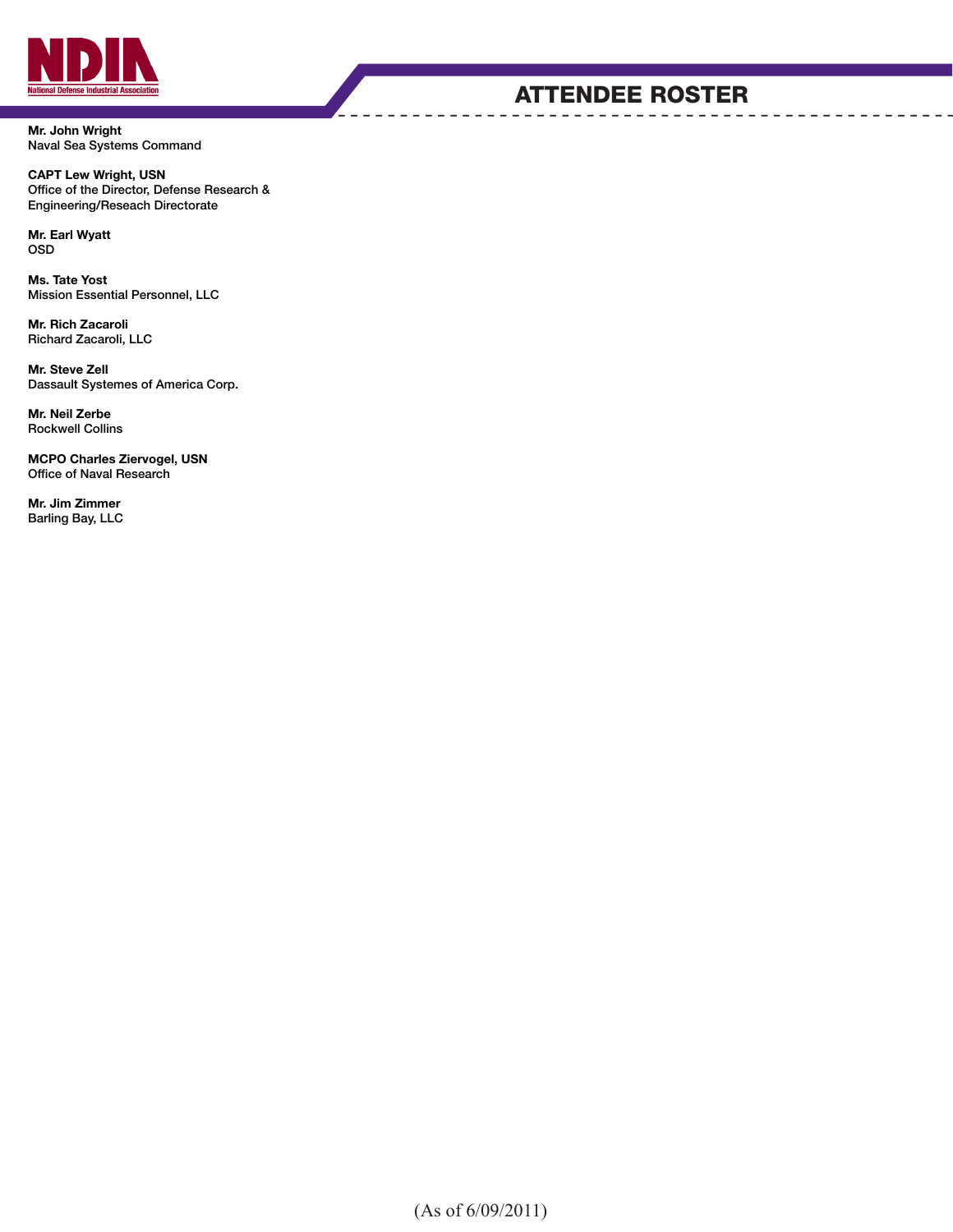| <b>NOTES</b> |  |  |
|--------------|--|--|
|              |  |  |
|              |  |  |
|              |  |  |
|              |  |  |
|              |  |  |
|              |  |  |
|              |  |  |
|              |  |  |
|              |  |  |
|              |  |  |
|              |  |  |
|              |  |  |
|              |  |  |
|              |  |  |
|              |  |  |
|              |  |  |
|              |  |  |
|              |  |  |
|              |  |  |
|              |  |  |
|              |  |  |
|              |  |  |
|              |  |  |
|              |  |  |
|              |  |  |
|              |  |  |
|              |  |  |
|              |  |  |
|              |  |  |
|              |  |  |